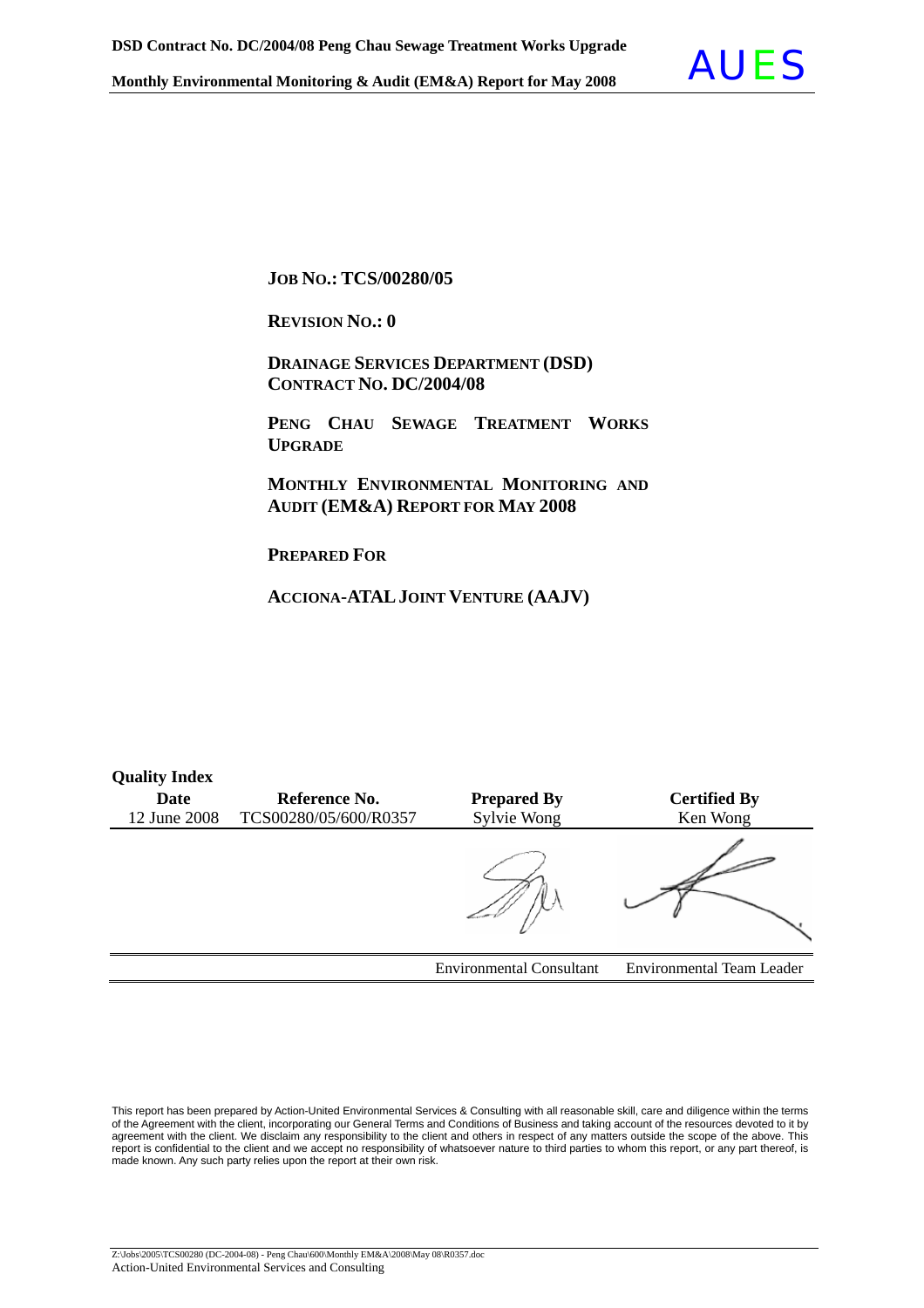#### **TABLE OF CONTENTS**

| 1.0              | <b>INTRODUCTION</b>                                 | $\mathbf{1}$   |
|------------------|-----------------------------------------------------|----------------|
| <b>2.0</b>       | PROJECT ORGANIZATION AND CONSTRUCTION PROGRESS      | 1              |
| 3.0 <sub>1</sub> | <b>SUMMARY OF IMPACT MONITORING REQUIREMENTS</b>    | $\overline{2}$ |
| 4.0              | <b>IMPACT MONITORING METHDOLOGY</b>                 | 3              |
| 5.0              | <b>IMPACT MONITORING RESULTS</b>                    | 7              |
| 6.0              | <b>WASTE MANAGEMENT</b>                             | 8              |
| 7.0              | <b>SITE INSPECTION</b>                              | 9              |
| 8.0              | ENVIRONMENTAL COMPLAINT AND NON-COMPLIANCE          | 9              |
| 9.0 <sub>1</sub> | <b>IMPLEMENTATION STATUS OF MITIGATION MEASURES</b> | 10             |
|                  | <b>10.0 IMPACT FORECAST</b>                         | 10             |
|                  | 11.0 CONCLUSION                                     | 11             |

#### **LIST OF TABLES**

| TABLE 2-1 | <b>MAJOR CONSTRUCTION ACTIVITIES IN THE REPORTING MONTH</b> |
|-----------|-------------------------------------------------------------|
|-----------|-------------------------------------------------------------|

- **TABLE 2-2 STATUS OF ENVIRONMENTAL LICENSES AND PERMITS**
- **TABLE 3-1 SUMMARY OF EM&A REQUIREMENTS**
- **TABLE 3-2 ACTION AND LIMIT LEVELS FOR AIR QUALITY**
- **TABLE 3-3 ACTION AND LIMIT LEVELS FOR CONSTRUCTION NOISE**
- **TABLE 3-4 ACTION AND LIMIT LEVELS FOR MARINE WATER QUALITY**
- **TABLE 4-1 LOCATION OF AIR QUALITY AND NOISE MONITORING STATION**
- **TABLE 4-2 LOCATIONS OF MARINE WATER QUALITY MONITORING**
- **TABLE 4-3 MONITORING EQUIPMENT USED IN EM&A PROGRAM**
- **TABLE 4-4 ANALYTICAL METHODS APPLIED TO MARINE WATER QUALITY SAMPLES**
- **TABLE 5-1 SUMMARY OF 24-HOUR AND 1-HOUR TSP MONITORING RESULTS**
- **TABLE 5-2 SUMMARY OF CONSTRUCTION NOISE MONITORING RESULTS**
- **TABLE 6-1 SUMMARY OF WASTE QUANTITIES FOR DISPOSAL**
- **TABLE 6-2 SUMMARY OF QUANTITIES OF RECYCLING MATERIALS**
- **TABLE 8-1 STATISTICAL SUMMARY OF ENVIRONMENTAL COMPLAINTS**
- **TABLE 11-1 SUMMARY OF THE EXCEEDANCES FOR IMPACT MONITORING**

#### **LIST OF APPENDICES**

- **APPENDIX A PROJECT SITE LAYOUT**
- **APPENDIX B ENVIRONMENTAL ORGANISATION STRUCTURE**
- **APPENDIX C LOCATIONS OF DESIGNATED MONITORING STATIONS**
- **APPENDIX D EQUIPMENT CALIBRATION CERTIFICATES**
- **APPENDIX E IMPACT MONITORING SCHEDULES**
- **APPENDIX F GRAPHICAL PLOTS OF AIR QUALITY AND CONSTRUCTION NOISE MONITORING RESULTS**
- **APPENDIX G METEOROLOGICAL DATA IN THE REPORTING PERIOD**
- **APPENDIX H THREE-MONTH ROLLING PROGRAM**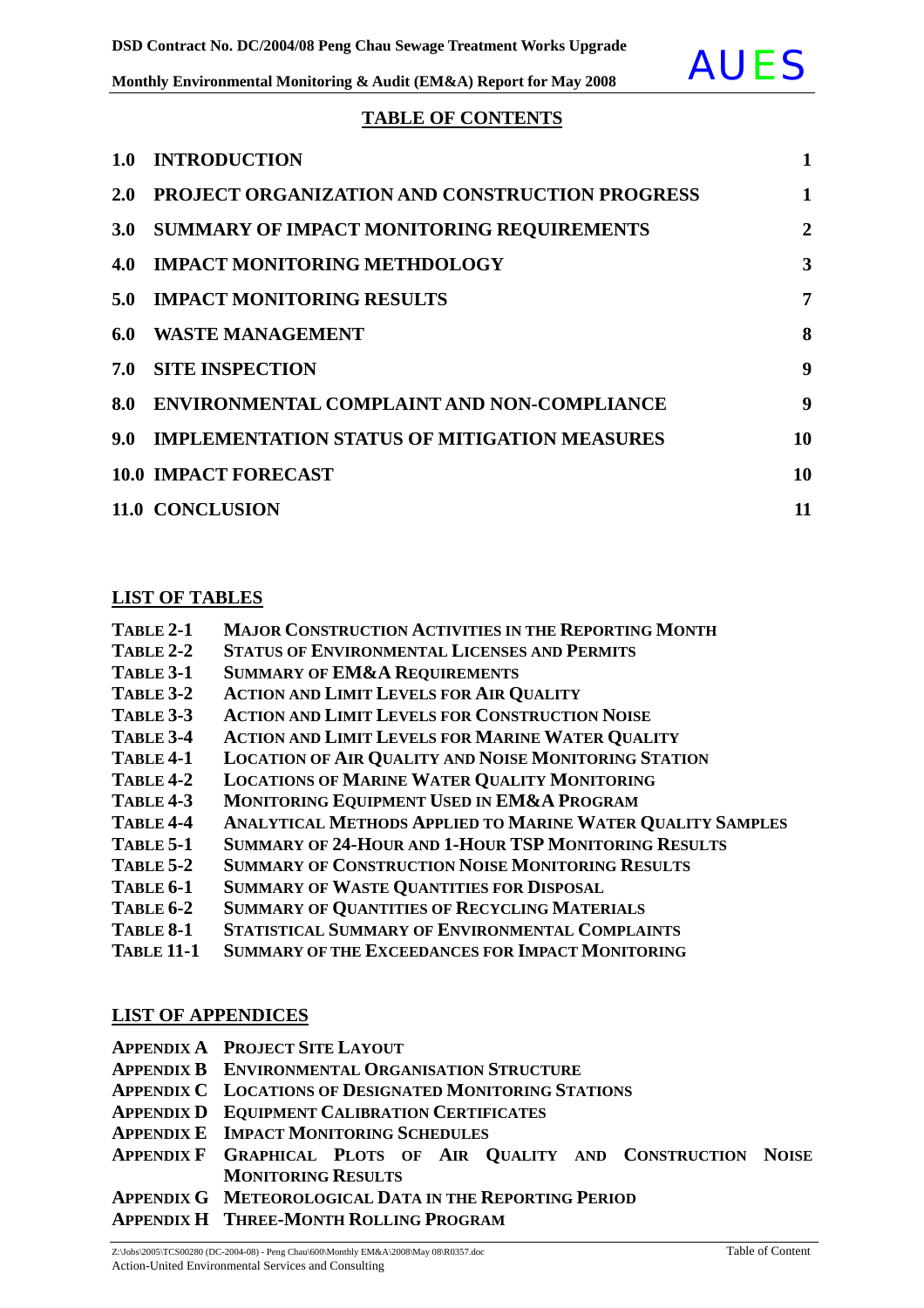#### **EXECUTIVE SUMMARY**

- ES01. Acciona-ATAL Joint Venture (AAJV) has been awarded the DSD Contract DC/2004/08 (Project) for the Peng Chau Sewage Treatment Works Upgrade in May 2005. The Project requires an Environmental Monitoring & Audit (EM&A) program to be implemented by an Environmental Team (ET) throughout the contract period in compliance with the requirements as stated in the project Environmental Permit (EP-203/2004) and the Project EM&A manual.
- ES02. Action-United Environmental Services and Consulting (AUES) had been commissioned by AAJV to be an independent Environmental Team (ET) to implement the EM&A program in compliance with the EP and the project EM&A Manual.
- ES03. This report presents the monitoring results and audit findings under the EM&A program during the reporting month for **May 2008**.

#### **EM&AACTIVITIES IN THE REPORTING MONTH**

- ES04. A summary of the monitoring activities in this reporting month is listed below:
	- 1-Hour TSP Monitoring 15 Events
	- 24-Hour TSP Monitoring 5 Events
	- Construction Noise Monitoring 5 Events
	- Marine Water Quality Monitoring 0 Event
	- Site Inspection Audit 5 Times

**AIR QUALITY**

ES05. No exceedances of 1-Hour and 24-Hour TSP measurements were recorded in this reporting month.

#### **CONSTRUCTION NOISE**

ES06. No Limit Level exceedance in construction noise measurements was recorded and no noise complaint (Action Level) was received in this reporting month.

#### **MARINE WATER QUALITY**

ES07. The marine based construction activities had been completed on 1 August 2006, post marine water quality monitoring was commenced on 2 August 2006 and completed on 1 September 2006 in accordance with Clause 4.32 of the EM&A Manual. All the measurement results at the control/impact stations were within the baseline range. The monitoring results were presented in the pervious Monthly EM&A Report (September 2006).

#### **SUMMARY OF MONITORING EXCEEDANCES**

ES08. A summary of monitoring exceedances in this reporting month for air quality, construction noise and marine water quality monitoring are presented below:-

| <b>Env. Quality</b>   | <b>Parameters</b>   |     | Compliance % Investigation & Corrective Actions                                                                    |
|-----------------------|---------------------|-----|--------------------------------------------------------------------------------------------------------------------|
| Air Ouality           | 1-Hour TSP          | 100 | Not Required for 100% Compliance                                                                                   |
|                       | 24-Hour TSP         | 100 | Not Required for 100% Compliance                                                                                   |
| <b>Noise</b>          | Leg (30min) Daytime | 100 | Not Required for 100% Compliance                                                                                   |
| Marine Water Quality* |                     | -   |                                                                                                                    |
|                       |                     |     | Note: * No marine water quality impact monitoring was required since all marine based construction activities were |

completed on 01 August 2006.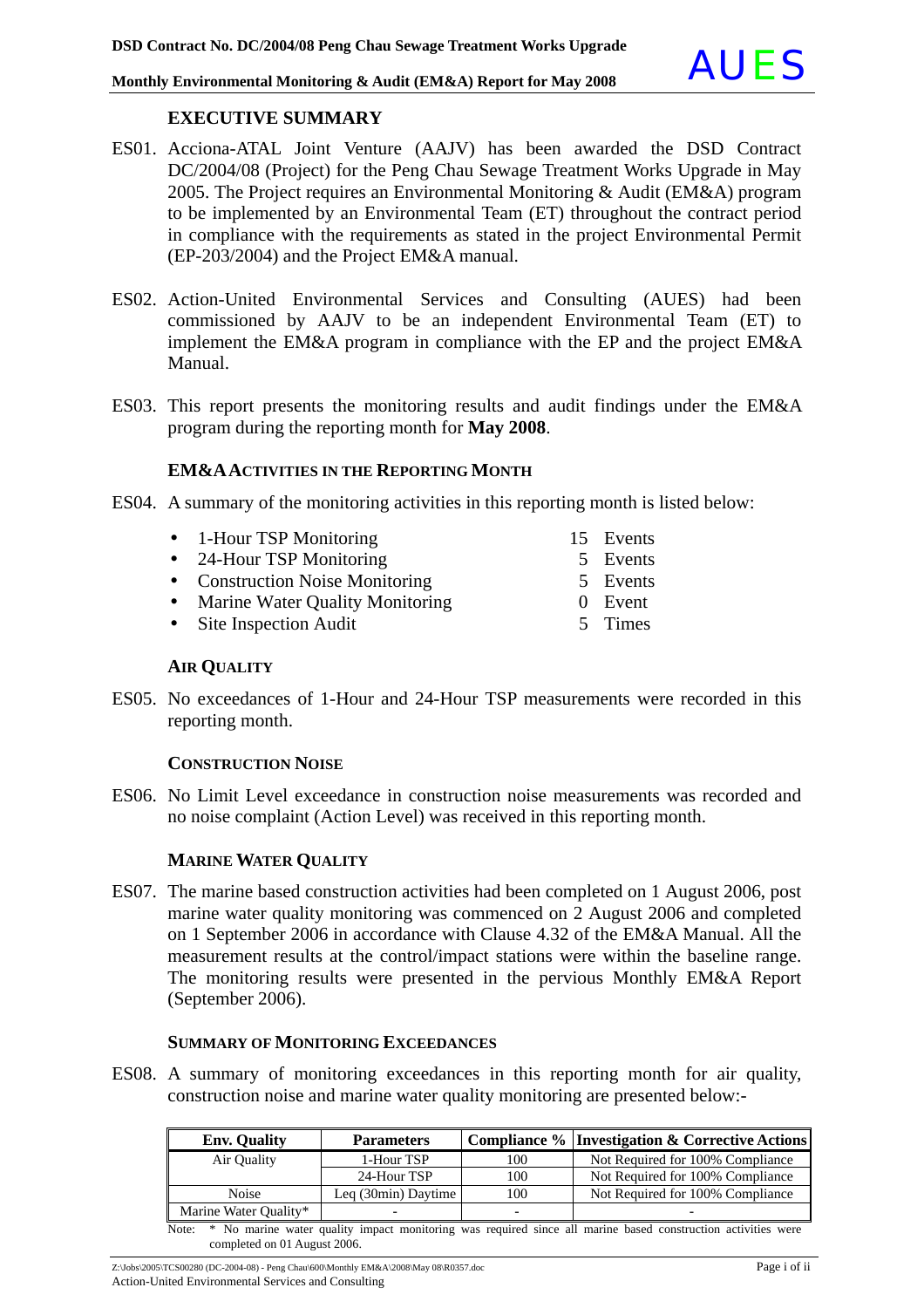

#### **ENVIRONMENTAL COMPLAINTS**

ES09. No environmental complaint was received in this reporting month.

#### **ENVIRONMENTAL SUMMONS**

ES10. No environmental summons was received in this reporting month.

#### **FUTURE KEY ISSUES**

ES11. The potential environmental impacts for this project generally include air quality, noise, water quality and construction waste. The contractor is to properly implement the required environmental mitigation measures as per the Implementation Schedule in the EM&A manual to ensure no significant adverse environmental impact arises from the construction works. The contractor was reminded to maintain good house-keeping throughout the construction period.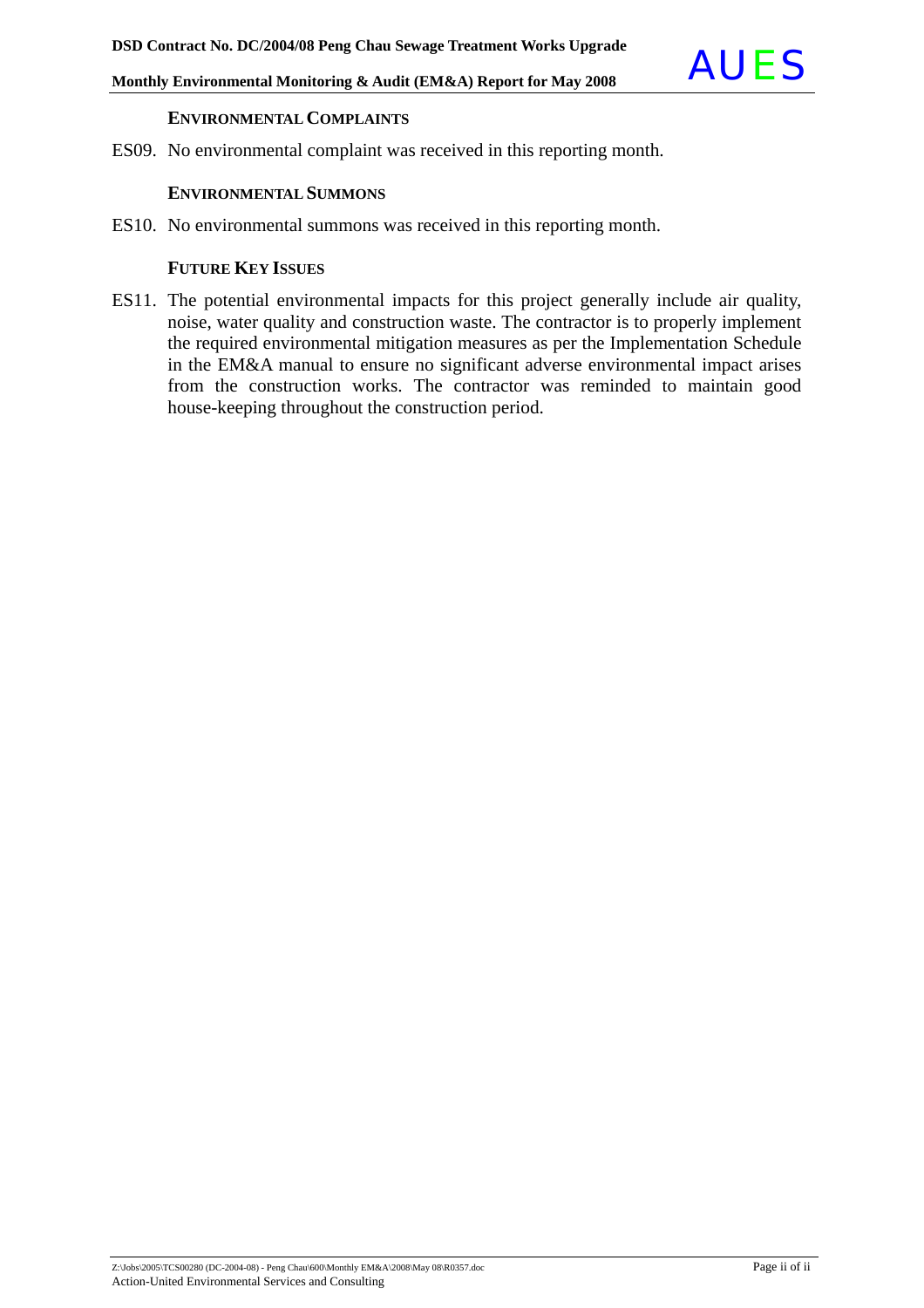#### **1.0 INTRODUCTION**

- 1.01 Acciona-ATAL Joint Venture (AAJV) has been awarded the DSD Contract DC/2004/08 (Project) for the upgrading of Peng Chau Sewage Treatment Works in May 2005. The Project requires an Environmental Monitoring & Audit (EM&A) program to be implemented by an Environmental Team (ET) throughout the contract period in compliance with the requirements as stated in the project Environmental Permit (EP-203/2004) and the project EM&A manual. The location of the project site is presented in **Appendix A**.
- 1.02 The works to be executed under this project mainly comprise the following:-
	- Upgrade and reconstruct the existing Peng Chau Sewage Treatment Works (STW);
	- Construct an emergency overflow, storm tanks and submarine outfall;
	- Provide de-odourization facilities and associated sludge treatment facilities, and extend inlet pumping mains and construct an equalization tank;
	- Demolish the existing treatment facilities;
	- Construct sludge drying bed; and
	- Construct remaining works
- 1.03 Action-United Environmental Services and Consulting (AUES) had been commissioned by AAJV to be the independent environmental team (ET) for implementation of the EM&A program in accordance with the requirements as set out in the EP and the project EM&A manual.
- 1.04 This report presents the monitoring results and audit findings under the EM&A program during the reporting month for **May 2008.**

#### **REPORT STRUCTURE**

1.05 The Monthly EM&A report is structured into the following sections:-

| <b>SECTION 1</b>  | <b>INTRODUCTION</b>                                   |
|-------------------|-------------------------------------------------------|
| <b>SECTION 2</b>  | <b>PROJECT ORGANIZATION AND CONSTRUCTION PROGRESS</b> |
| <b>SECTION 3</b>  | <b>SUMMARY OF IMPACT MONITORING REQUIREMENTS</b>      |
| <b>SECTION 4</b>  | <b>IMPACT MONITORING METHODOLOGIES</b>                |
| <b>SECTION 5</b>  | <b>IMPACT MONITORING RESULTS</b>                      |
| <b>SECTION 6</b>  | <b>WASTE MANAGEMENT</b>                               |
| <b>SECTION 7</b>  | <b>SITE INSPECTION</b>                                |
| <b>SECTION 8</b>  | <b>ENVIRONMENTAL COMPLAINTS AND NON-COMPLIANCE</b>    |
| <b>SECTION 9</b>  | <b>IMPLEMENTATION STATUES OF MITIGATION MEASURES</b>  |
| <b>SECTION 10</b> | <b>IMPACT FORECAST</b>                                |
| <b>SECTION 11</b> | <b>CONCLUSIONS</b>                                    |

#### **2.0 PROJECT ORGANIZATION AND CONSTRUCTION PROGRESS**

#### **PROJECT ORGANIZATION AND MANAGEMENT STRUCTURE**

2.01 The organization chart and lines of communication with respect to the on-site environmental management and monitoring program are shown in **Appendix B**.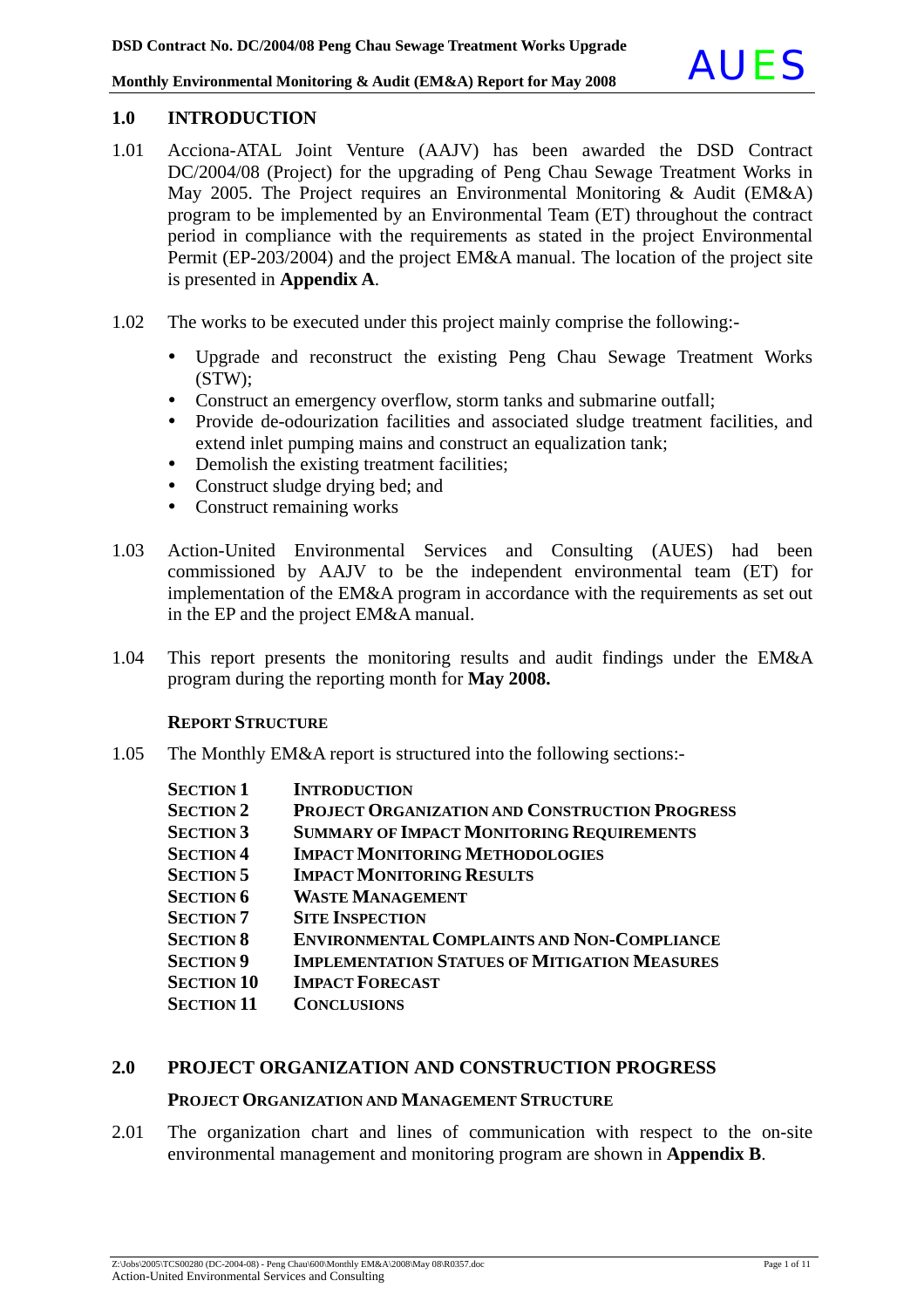

#### **CONSTRUCTION PROGRESS**

2.02 A summary of the major construction activities undertaken in this reporting month is shown in **Table 2-1**.

| Locations | <b>Description of Construction Activities</b>                                                                                                                                                       |
|-----------|-----------------------------------------------------------------------------------------------------------------------------------------------------------------------------------------------------|
| Portion P |                                                                                                                                                                                                     |
| Portion O |                                                                                                                                                                                                     |
| Portion R | Construction of superstructure of Drying Bed House including internal concrete protection<br>coating:<br>Road and drainage works including E&M U/G pipe ducts; and<br>Defect rectification at NSTC. |
| Portion S |                                                                                                                                                                                                     |
| Area A    |                                                                                                                                                                                                     |
| Area B    |                                                                                                                                                                                                     |
| Area C    |                                                                                                                                                                                                     |

| Table 2-1 Major Construction Activities in the Reporting Month |  |  |  |  |  |
|----------------------------------------------------------------|--|--|--|--|--|
|----------------------------------------------------------------|--|--|--|--|--|

#### **SUMMARY OF ENVIRONMENTAL SUBMISSIONS**

2.03 A summary of the relevant permits, licences, and/or notifications on environmental protection for the Project during this reporting month is presented in **Table 2-2***.*

|  | Table 2-2 Status of Environmental Licenses and Permits |  |  |
|--|--------------------------------------------------------|--|--|
|--|--------------------------------------------------------|--|--|

| <b>Items</b> | <b>Item Description</b>                                                                                         | <b>License/Permit Status</b> |
|--------------|-----------------------------------------------------------------------------------------------------------------|------------------------------|
|              | Environmental Permit No.: EP-203/2004                                                                           | Issued at 30 November 2004   |
| 2            | Air Pollution Control (Construction Dust)                                                                       | Notified EPD on 17 June 2005 |
| 3            | Water Pollution Control (Discharge Licence) No.: EP890/W2/XE005                                                 | Valid to 30 September 2010   |
| 4            | Chemical Waste Producer Registration No.: WPN:5213-976-N2449-01                                                 | Registration on 03 June 2005 |
| 5            | Exemption for site concrete batching plant licence                                                              | Issued at 21 October 2005    |
| 6            | Exemption Account for Disposal of Construction Waste (Account Valid until 27 September 2008<br>Number: 5000577) |                              |

#### **3.0 SUMMARY OF IMPACT MONITORING REQUIREMENTS**

- 3.01 Environmental monitoring and audit requirements are set out in the project EM&A manual. Air quality, construction noise and marine water quality have been identified as the key environmental issues under this project during the construction phase.
- 3.02 A summary of the EM&A requirements for air quality, construction noise and marine water quality monitoring are shown in **Table 3-1***.* The designated station/locations for air quality, construction noise and marine water quality monitoring are shown in **Appendix C**.

| <b>Environmental Aspect</b> | <b>Monitoring Parameters</b>                       |                            |  |  |
|-----------------------------|----------------------------------------------------|----------------------------|--|--|
| Air Quality                 | 1-Hour TSP                                         |                            |  |  |
|                             | 24-Hour TSP                                        |                            |  |  |
| <b>Construction Noise</b>   | Leq $_{(30min)}$ during normal working hours       |                            |  |  |
|                             | Supplementary $L_{10}$ and $L_{90}$ for reference. |                            |  |  |
|                             | Dissolved Oxygen (DO);                             | Salinity;                  |  |  |
| Marine Water Quality        | Temperature;                                       | Suspended Solids (SS);     |  |  |
|                             | Turbidity;                                         | Ammonia Nitrogen; and<br>٠ |  |  |
|                             | pH:                                                | Total Inorganic Nitrogen.  |  |  |

**Table 3-1 Summary of EM&A Requirements**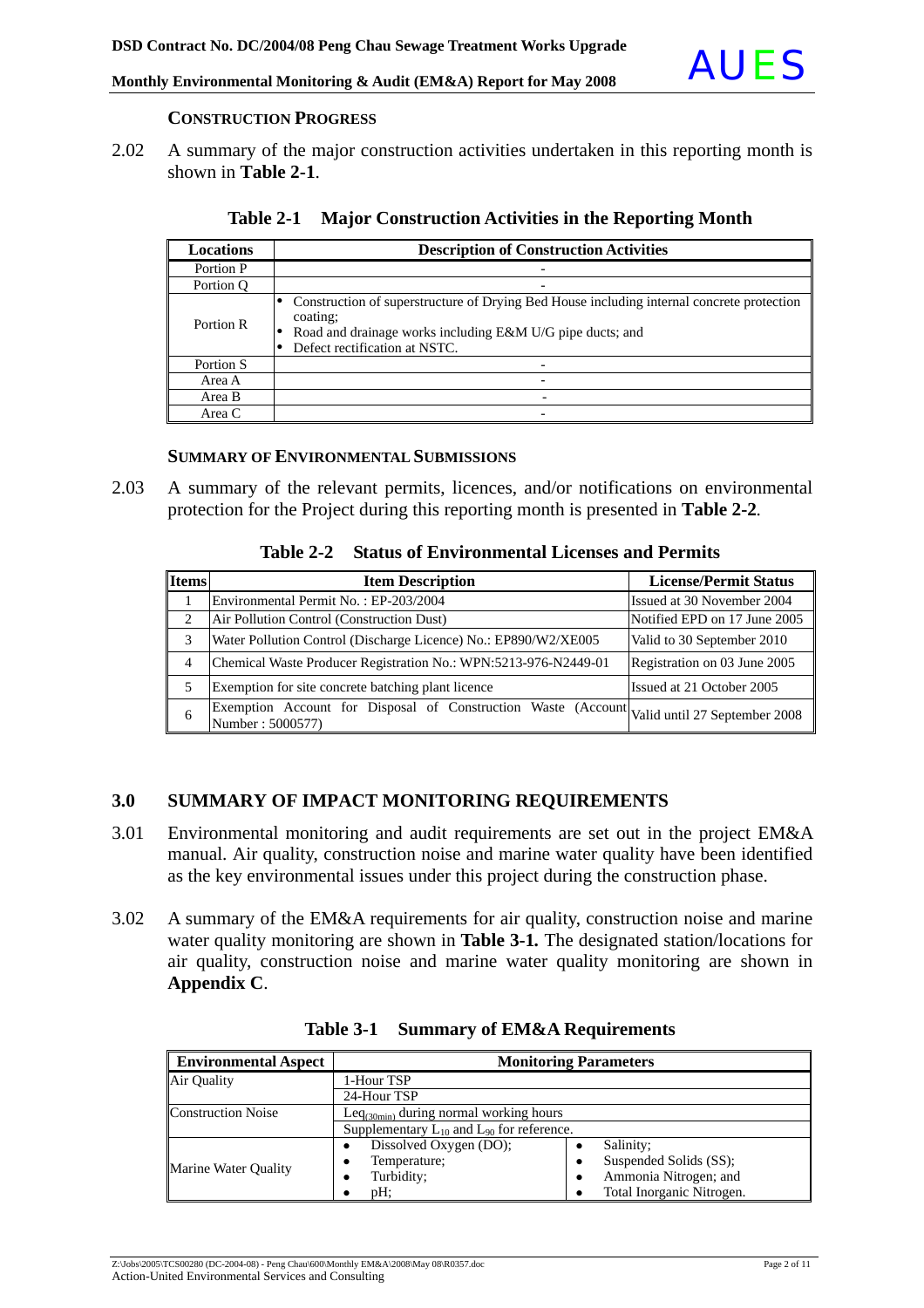- 3.03 Air quality monitoring is carried out once in every six days for 24-Hour TSP and 3 times every six days for 1-Hour TSP at the designated monitoring station.
- 3.04 Construction noise monitoring is conducted once in every six days at the designated monitoring station. Measurements of  $\text{Leq}_{(30\text{min})}$  shall be taken between 0700 and 1900 with supplementary  $L_{10}$  and  $L_{90}$  data will be collected.
- 3.05 Marine water quality monitoring is carried out 3 times every week at 4 designated monitoring locations (2 Control stations and 2 Impact stations).
- 3.06 The impact marine water quality monitoring program shall be conducted during the course of marine based construction activities of the Project.
- 3.07 A summary of the Action/Limit (A/L) Levels for air quality, construction noise and marine water quality are shown in **Tables 3-2, 3-3** and **3-4**.

| <b>Monitoring Location</b> | Action Level $(\mu g/m^3)$ |                | Limit Level $(\mu g/m^3)$ |              |
|----------------------------|----------------------------|----------------|---------------------------|--------------|
|                            | <b>1-Hour TSP</b>          | 24-Hour TSP    | <b>1-Hour TSP</b>         | 24-Hour TSP  |
| AN 1                       | $\sigma = 346$             | $\sigma = 163$ | $>$ or = 500              | $>$ or = 260 |

#### **Table 3-2 Action and Limit Levels for Air Quality**

| <b>Monitoring Period</b> |       |    | Action Level in $dB(A)$                                      | Limit Level in $dB(A)$ |
|--------------------------|-------|----|--------------------------------------------------------------|------------------------|
| 0700-1900<br>weekdays    | hours | on | normal When one or more documented<br>complaint was received | $> 75$ dB(A)           |

**Table 3-3 Action and Limit Levels for Construction Noise**

#### **Table 3-4 Action and Limit Levels for Marine Water Quality**

| <b>Parameters</b> |                          | <b>Action Level</b>                                                                   | <b>Limit Level</b>                                                                    |  |
|-------------------|--------------------------|---------------------------------------------------------------------------------------|---------------------------------------------------------------------------------------|--|
| DO.               | Surface $&$<br>Mid-depth | $\epsilon$ or = 4.1                                                                   | $\epsilon$ or = 3.9                                                                   |  |
| mg/L              | <b>Bottom</b>            | $\rm <$ or =3.3                                                                       | $\epsilon$ or = 2.0                                                                   |  |
| Turbidity, NTU    |                          | 6.2 or 120% of upstream control station's<br>SS at the same tide of the same day.     | 7.5 or 130% of upstream control station's<br>SS at the same tide of the same day.     |  |
| SS, mg/L          |                          | 17.6 or 120% of upstream control<br>station's SS at the same tide of the same<br>day. | 20.2 or 130% of upstream control<br>station's SS at the same tide of the same<br>day. |  |
| $NH3-N$ , $mg/L$  |                          | $>$ or = 0.16                                                                         | $>$ or = 0.22                                                                         |  |
| TIN, $mg/L$       |                          | $>$ or = 0.91                                                                         | $>$ or = 0.94                                                                         |  |
| E.Coli, cfu/100mL |                          | $>$ or = 374                                                                          | $>$ or = 610                                                                          |  |

3.08 The Event Action Plan for air quality, construction noise and marine water quality has been implemented in this project. Details of the Event Action Plan were presented in the First Impact EM&A report.

#### **4.0 IMPACT MONITORING METHDOLOGY**

#### **MONITORING LOCATIONS**

4.01 There is one designated station for air quality and construction noise monitoring and four (4) designated locations for marine water quality monitoring. Their locations are shown in **Tables 4-1** and **4-2** and geographically in **Appendix C**.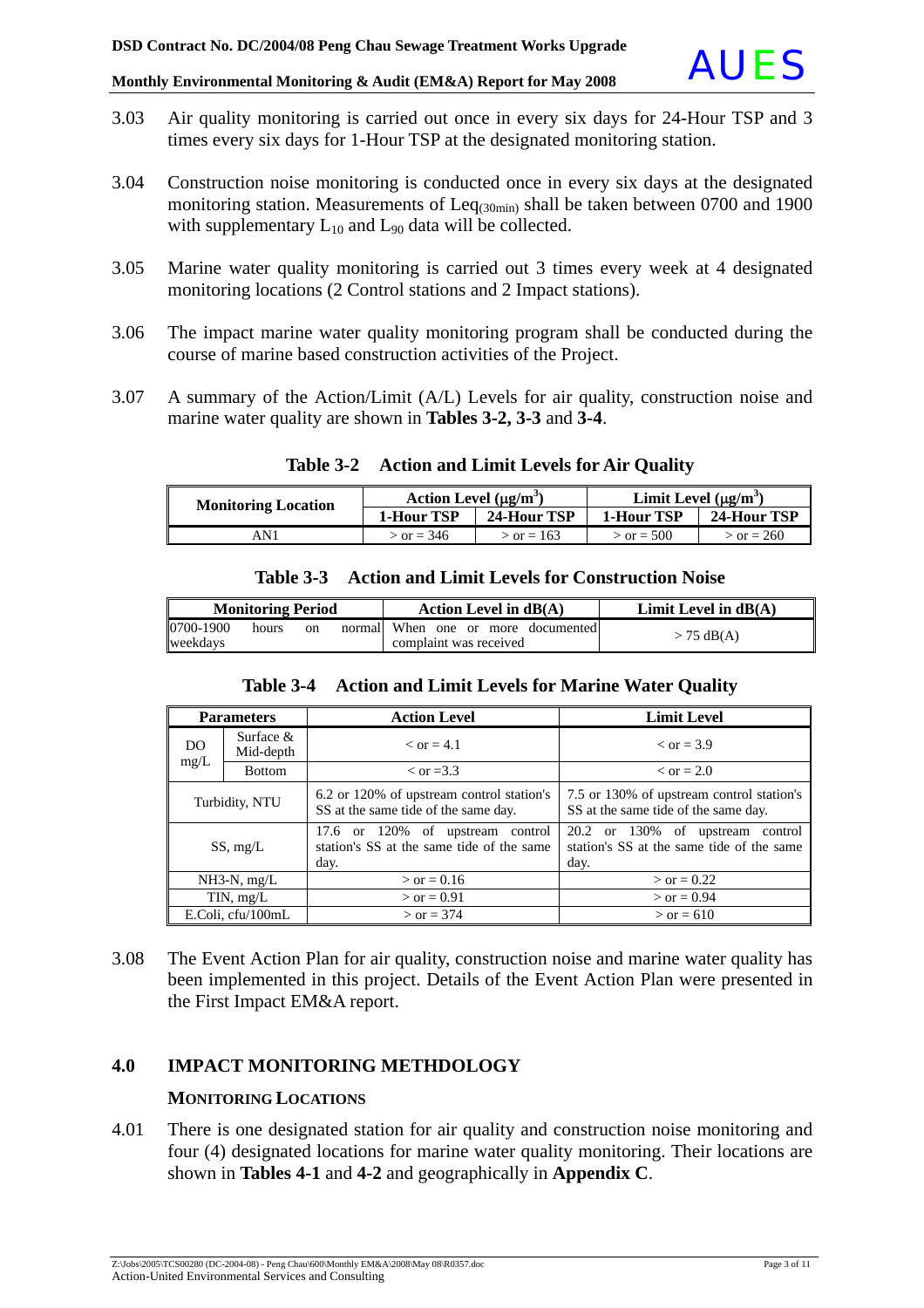

4.02 Owing to the residents' refusal of providing access to the designated air quality and construction noise station, an alternative air and noise monitoring station was proposed and approved by EPD (Ref: (2) EP2/N9/F/93 IV) on 14 July 2005. The approved alternative air and noise station is located at the abutment (Portion P) within the site boundary next to the sensitive receiver Sea Crest Villa.

|  |  |  | Table 4-1 Location of Air Quality and Noise Monitoring Station |
|--|--|--|----------------------------------------------------------------|
|--|--|--|----------------------------------------------------------------|

| <b>Station ID</b> | <b>Description</b>                            |
|-------------------|-----------------------------------------------|
| AN                | Abutment at Portion P next to Sea Crest Villa |

| <b>Locations ID</b> | <b>Description</b>                 | <b>Easting</b> | <b>Northing</b> |
|---------------------|------------------------------------|----------------|-----------------|
| W1                  | Predicted Dredging Non-Impact Zone | 821279.0       | 816452.1        |
| W <sub>2</sub>      | Live Coral Area                    | 821573.2       | 816769.7        |
|                     | <b>Control Station</b>             | 821919.0       | 817155.0        |
|                     | <b>Control Station</b>             | 821443.2       | 816257.4        |

#### **Table 4-2 Locations of Marine Water Quality Monitoring**

4.03 The installation of a wind monitoring station at the sensitive receivers or site offices was confirmed impractical. Use of meteorological data provided by the Peng Chau Station of the Hong Kong Observatory (HKO) has been adopted in this project since September 2005.

#### **MONITORING FREQUENCY AND PERIOD**

#### **1-HOUR TSPMONITORING**

4.04 All 1-Hour TSP monitoring was conducted at the EPD-approved alternative station three times every 6 days.

#### **24-HOUR TSPMONITORING**

4.05 All 24-Hour TSP monitoring was conducted at the EPD-approved alternative station once every six days.

#### **CONSTRUCTION NOISE MONITORING**

4.06 Impact construction noise monitoring was undertaken at the EPD-approved alternative location weekly.

#### **MARINE WATER QUALITY MONITORING**

4.07 Since the submarine work was completed on 01 August 2006, therefore no impact water quality monitoring had been undertaken in this reporting period. According to the EM&A Clause 4.32, post water quality monitoring had been conducted from 02 August 2006 to 01 September 2006. All the measurement results at the control/impact stations were within the baseline range. The monitoring results were presented in the pervious Monthly EM&A Report (September 2006).

#### **MONITORING EQUIPMENT**

4.08 The monitoring equipment used by the ET in the EM&A program is presented in the **Table 4-3**.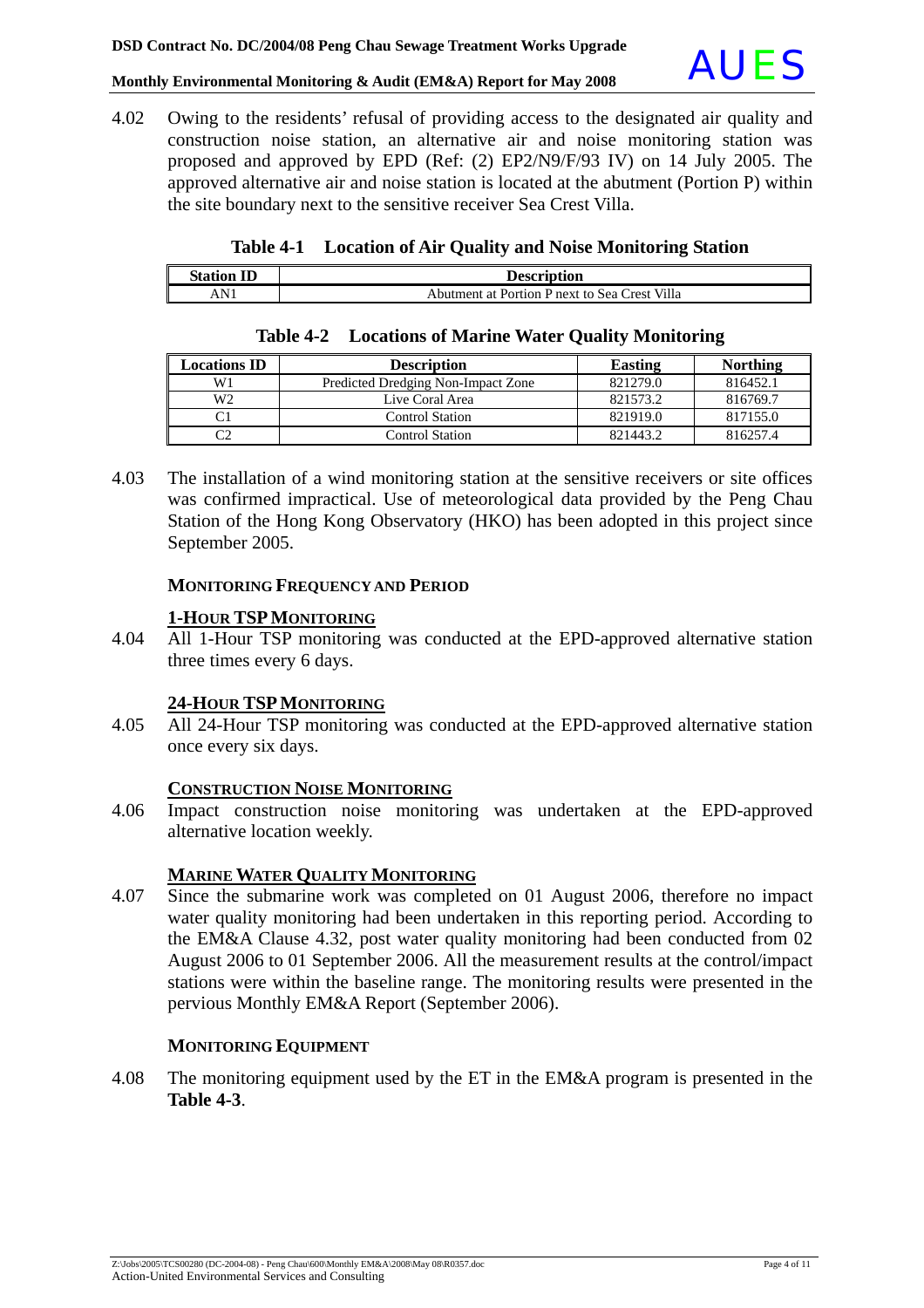| <b>Environmental Aspect</b> | <b>Parameters</b>          | <b>Monitoring Equipment</b>    |  |
|-----------------------------|----------------------------|--------------------------------|--|
| Marine Water Quality        | Dissolved Oxygen           | <b>YSI 85</b>                  |  |
|                             | Temperature                | <b>YSI 85</b>                  |  |
|                             | Turbidity                  | HACH 2100P                     |  |
| Air Quality                 | 1-Hour TSP                 | Sibata LD-3                    |  |
|                             | 24-Hour TSP                | Tisch High Volume Sampler 515N |  |
| <b>Construction Noise</b>   | Leq30                      | <b>B&amp;K</b> Type 2238       |  |
|                             | <b>On-site Calibration</b> | <b>B&amp;K</b> Type 4231       |  |

#### **Table 4-3 Monitoring Equipment Used in EM&A Program**

#### **1-HOUR TSPMONITORING**

4.09 Measurement of 1-Hour TSP monitoring was taken by a Sibata LD-3 Laser Dust Meter that is a portable and battery-operated laser photometer capable of performing real time 1-Hour TSP measurements. A comparison test with HVS was carried out prior to baseline monitoring in compliance with the EM&A requirements and a conversion factor for direct reading of the dust meter has been established.

#### **24-HOUR TSPMONITORING**

- 4.10 The 24-Hour TSP monitoring was carried out by a High Volume Sampler (HVS) in compliance with the project EM&A Manual. The HVS employed complied with the PS specifications including.
	- Power supply of  $220v/50$  Hz for 24-Hour continuous operation;
	- $\cdot$  0.6-1.7 m<sup>3</sup>/min (20-60 SCFM) adjustable flow rate;
	- A 7-day mechanical timer for 24-Hour operation;
	- An elapsed time indicator with  $\pm 2$  minutes accuracy for 24-Hour operation;
	- Minimum exposed area of  $63 \text{ in}^2$ ;
	- Flow control accuracy of  $\pm 2.5$ % deviation over 24-Hour operation;
	- An anodized aluminum shelter to protect the filter and sampler;
	- A motor speed-voltage control to control mass flow rate with accuracy of  $\pm 2.5\%$ deviation over 24-Hour sampling period;
	- Provision of a flow recorder for continuous monitoring;
	- Provision of a peaked roof inlet;
	- Incorporation with a manometer; and
	- An  $8"x10"$  stainless steel filter holder to hold, seal and easy to change the filter paper.
- 4.11 The filter papers used in 24-Hour TSP monitoring were of size 8"x10" and provided by a local HOKLAS-accredited laboratory, ALS Techichem Pty (HK) Limited (HOKLAS No. 66). The filters papers after measurements were returned to the laboratory for the required treatment and analysis.

#### **WIND DATA MONITORING**

4.12 The installation of a wind monitoring station at the sensitive receivers or site offices was confirmed impractical. The meteorological data for this project has been provided by the Hong Kong Observatory (HKO) Peng Chau Station upon IEC & EPD approval.

#### **NOISE MONITORING**

4.13 Noise measurements were taken in terms of the A-weighted equivalent sound pressure level (Leq) measured in decibels (dB). Supplementary statistical results such as  $L_{10}$ and L90 were also obtained for reference.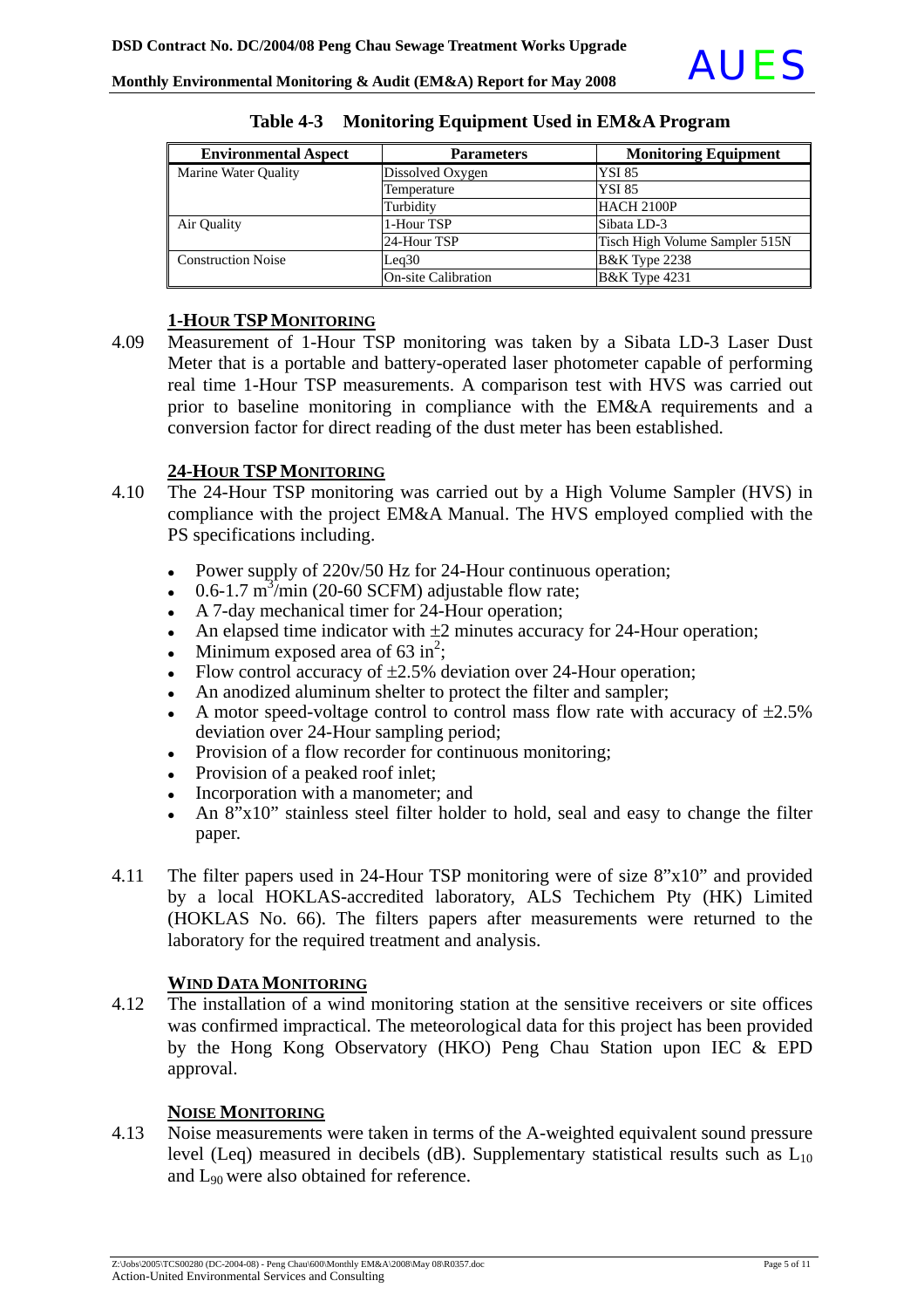

- 4.14 Hand-held sound level meters (B&K Model 2238) and associated acoustical calibrators in compliance with the International Electrotechnical Commission (IEC) Publication 651:1979 (Type 1) and 804:1985 (Type 1) specification were used for taking the impact noise measurements.
- 4.15 Windshield was fitted in all measurements. All noise measurements were made with the meter set to FAST response and on the A-weighted equivalent continuous sound pressure level (Leq).
- 4.16 No noise measurement was carried out in the presence of fog, rain, wind with a steady speed exceeding 5 m/s or wind with gusts exceeding 10 m/s.

#### **MARINE WATER QUALITY MONITORING**

- 4.17 The marine water quality monitoring was carried out in compliance with the project EM&A requirements. Monitored parameters include Dissolved Oxygen (DO), Temperature, Turbidity, Salinity, pH, Suspended Solids (SS) and Total Inorganic Nitrogen (TIN).
- 4.18 DO, temperature, turbidity, pH and salinity were measured in-situ whereas SS and TIN were determined in a HOKLAS accredited laboratory.
- 4.19 Marine water quality monitoring was conducted during mid-ebb and mid-flood at specified depths in compliance with the project EM&A Manual. Duplicate in-situ measurements were taken and duplicate samples were collected in accordance with HOKLAS requirements for QA/QC purposes.

#### **LABORATORY MEASUREMENT/ANALYSIS**

4.20 Laboratory analyses of SS, TIN and ammonia nitrogen were carried out by a local HOKLAS- accredited laboratory, ALS Techichem Pty (HK) Limited (HOKLAS No. 066). The specified testing services provided by ALS as shown in **Table 4-4** are accredited under the HOKLAS Scheme.

| <b>Determinant</b>              | <b>Standard Method</b> | <b>Detection Limit</b> |
|---------------------------------|------------------------|------------------------|
| Suspended Solids (mg/L)         | ALS Method EA-025      | $2.0 \text{ mg/L}$     |
| Total Inorganic Nitrogen (mg/L) | ALS Method EK-055A     | $0.01$ mg/L            |
| Ammonia Nitrogen (mg/L)         | ALS Method EK-055A     | $0.01$ mg/L            |

**Table 4-4 Analytical Methods Applied to Marine Water Quality Samples**

#### **EQUIPMENT CALIBRATION**

- 4.21 Initial calibration of the HVS was performed upon installation and thereafter at bi-monthly intervals in accordance with the manufacturer's instruction using the NIST-certified standard calibrator. The calibration data are properly documented and the records are maintained by ET for future reference.
- 4.22 The 1-Hour TSP meter was calibrated by the supplier prior to purchase. Zero response of the equipment is checked before and after each monitoring event. A comparison test was carried out with a HVS. A conversion factor (K) of 4.0 was generated in accordance with the equipment manufacturer's instruction. The meter counts in minutes multiplied by the conversion factor will generate the equivalent dust concentration by HVS.

Z:\Jobs\2005\TCS00280 (DC-2004-08) - Peng Chau\600\Monthly EM&A\2008\May 08\R0357.doc Page 6 of 11 Action-United Environmental Services and Consulting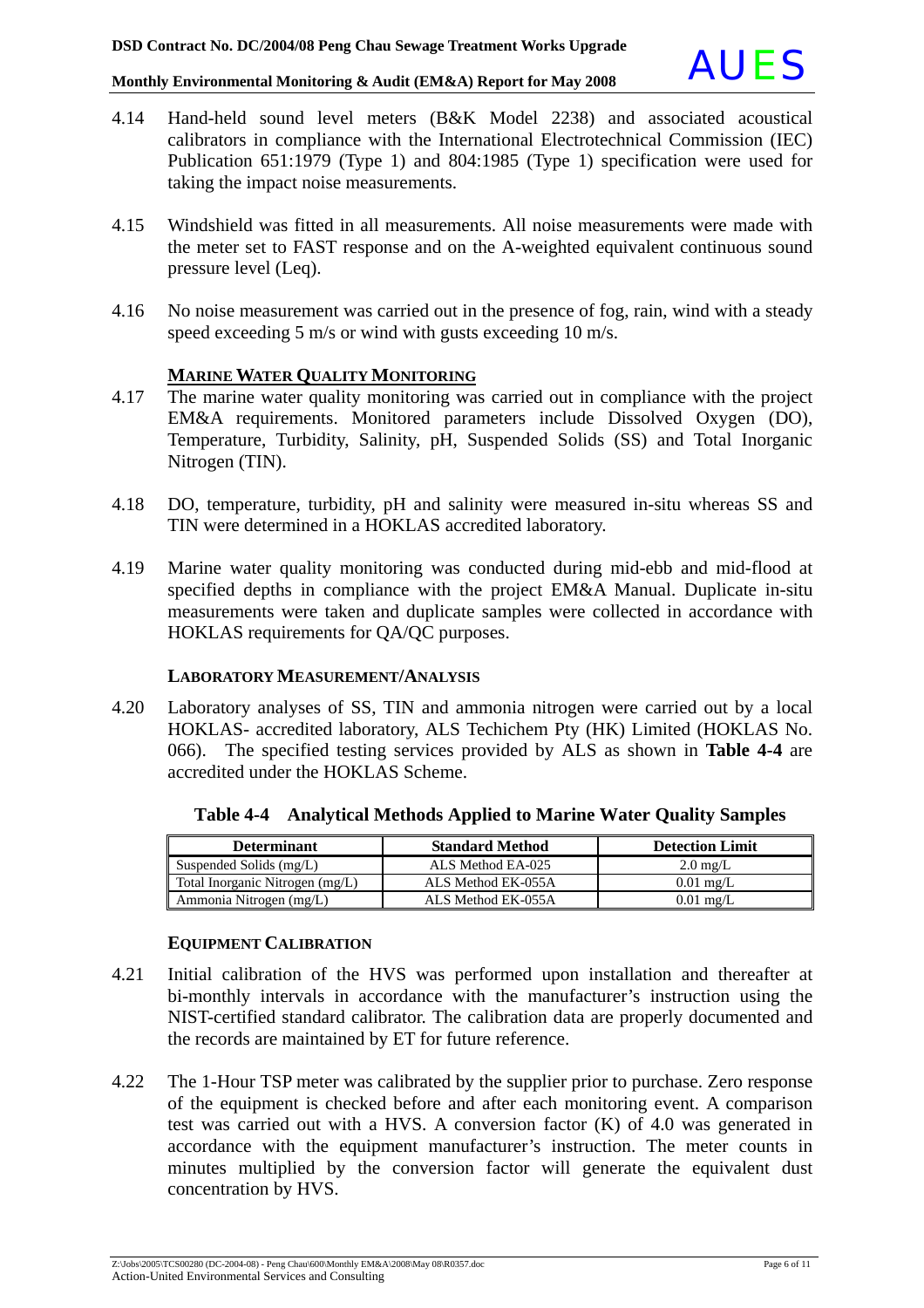- 4.23 The sound level meters are calibrated using an acoustic calibrator prior to and after measurements. The meters are regularly calibrated in accordance with the manufacturer's instructions. Prior to and following each noise measurement, the accuracy of the sound level meter was checked using an acoustic calibrator generating a known sound pressure level at a known frequency. Measurements are considered valid only if the calibration levels before and after the noise measurement agree to within 1.0 dB.
- 4.24 All in-situ water monitoring instruments are checked, calibrated and certified by a HOKLAS accredited laboratory before use and subsequently re-calibrated at 3-monthly intervals. Responses of sensors and electrodes are checked with standard solutions before each use.
- 4.25 The calibration certificates of the monitoring equipment used during the impact monitoring program are attached in **Appendix D**. **DATA MANAGEMENT AND DATA QA/QC CONTROL**
- 4.26 The monitoring data recorded in the equipment e.g. 1-Hour TSP meters and noise meters are downloaded directly from the equipment at the end of each monitoring day. The downloaded monitoring data are input into a computerized database properly maintained by the ET. The laboratory results are input directly into the computerized database and QA/QC checked by personnel other than those who input the data.
- 4.27 For monitoring activities require laboratory analysis, the local laboratory follows the QA/QC requirements as set out under the HOKLAS scheme for all laboratory testing.

### **5.0 IMPACT MONITORING RESULTS**

5.01 The impact EM&A program was carried out by the ET in compliance with the project EM&A Manual in this reporting period. The impact monitoring schedules are presented in **Appendix E** and the monitoring results are detailed in the following sub-sections.

#### **AIR QUALITY**

5.02 The impact air quality monitoring data is summarized in **Tables 5-1**. Graphical plots of the 1-Hour and 24-Hour TSP results are shown in **Appendix F** respectively.

| <b>Monitoring</b>   | 24-Hour TSP   | 1-Hour TSP Monitoring Results $(\mu g/m^3)$ |                   |              |              |              |
|---------------------|---------------|---------------------------------------------|-------------------|--------------|--------------|--------------|
| Date                | $(\mu g/m^3)$ | <b>Monitoring Date</b>                      | <b>Start Time</b> | $1st$ Result | $2nd$ Result | $3rd$ Result |
| $05-Mav-08$         | 35            | $05-Mav-08$                                 | 13:12             | 109          | 89           | 92           |
| $10-May-08$         | 56            | $10$ -May-08                                | 09:07             | 77           | 79           | 86           |
| $17-May-08$         | 57            | $17-May-08$                                 | 09:02             | 93           | 101          | 95           |
| $23-May-08$         | 31            | $23-Mav-08$                                 | 09:12             | 49           | 56           | 48           |
| 29-May-08           | 81            | 29-May-08                                   | 09:37             | 76           | 85           | 79           |
| <b>Action Level</b> | $>$ or = 163  |                                             |                   | $>$ or = 346 |              |              |
| <b>Limit Level</b>  | $>$ or = 260  |                                             |                   |              | $>$ or = 500 |              |

**Table 5-1 Summary of 24-Hour and 1-Hour TSP Monitoring Results** 

Note: \* Exceedances are in bold and underline.

- 5.03 No Action/Limit Level exceedance of 1-Hour and 24-Hour TSP measurements were recorded in this reporting month.
- 5.04 The meteorological data in this reporting month are summarized in **Appendix G**.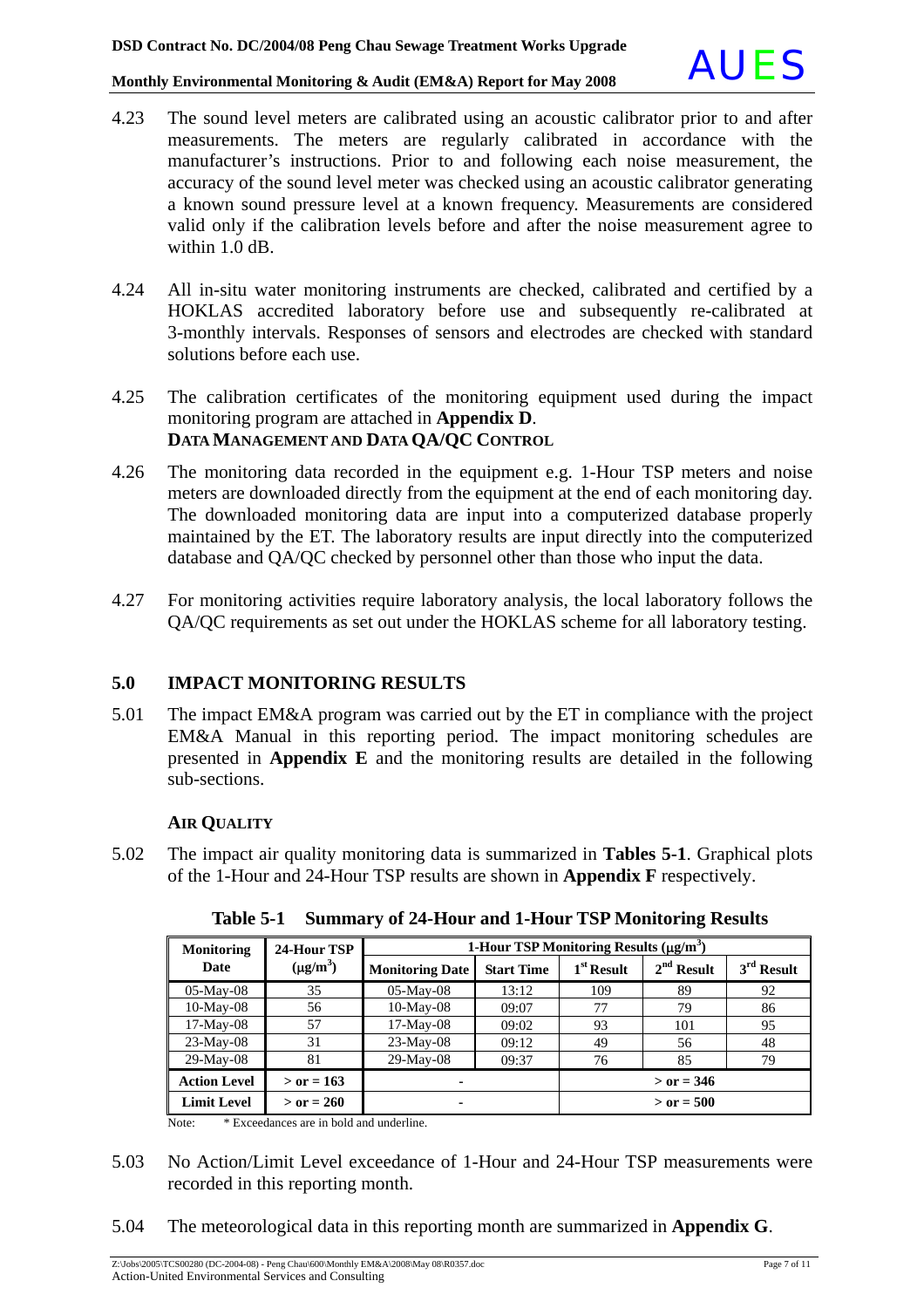

#### **CONSTRUCTION NOISE**

5.05 The impact noise monitoring results are summarized in **Table 5-2**. Graphical plots of the monitoring data are presented in **Appendix F**.

| Date               | <b>Start</b><br>Time | 1st<br>Leg5 | 2nd<br>Leq5 | 3rd<br>Leq5 | 4th<br>Leg5 | 5th<br>Leg5 | 6 <sup>th</sup><br>Leq5 | Leq30 | Corrected*<br>Leq30 |
|--------------------|----------------------|-------------|-------------|-------------|-------------|-------------|-------------------------|-------|---------------------|
| $05$ -May- $08$    | 13:48                | 67.2        | 59.7        | 58.3        | 64.4        | 60.6        | 62.8                    | 63.2  | 66.2                |
| $10-May-08$        | 09:10                | 58.5        | 57.2        | 58.5        | 55.1        | 57.9        | 54.8                    | 57.2  | 60.2                |
| $17-May-08$        | 09:05                | 52.5        | 60.1        | 64.9        | 60.3        | 61.8        | 58.0                    | 61.0  | 64.0                |
| $23-May-08$        | 09:12                | 54.5        | 54.3        | 52.8        | 56.8        | 51.8        | 58.5                    | 55.4  | 58.4                |
| $29-Mav-08$        | 09:38                | 56.9        | 61.1        | 62.8        | 60.5        | 61.8        | 57.6                    | 60.6  | 63.6                |
| <b>Limit Level</b> |                      |             |             | ۰           |             |             |                         |       | $> 75$ dB(A)        |

**Table 5-2 Summary of Construction Noise Monitoring Results** 

Note: \* A façade correction of +3 dB(A) has been added according to acoustical principles and EPD guidelines.

#### **MARINE WATER QUALITY**

- 5.06 No marine water quality impact monitoring was required in this reporting month since all marine based construction works had been completed on 01 August 2006.
- 5.07 Based on the Project EM&A Manual Clause 4.32 requirement, the post marine water quality monitoring had been conducted from 02 August 2006 to 01 September 2006. All the measurement results at the control/impact stations were within the baseline range. The monitoring results were presented in the pervious Monthly EM&A Report (September 2006).

#### **6.0 WASTE MANAGEMENT**

6.01 The waste management inspection carried by ET was performed on 29 May 2008 in this reporting month, no observation was recorded.

#### **RECORDS OF WASTE QUANTITIES**

- 6.02 All types of waste arising from the construction work are classified into the following:-
	- Excavated material;
	- Construction & demolition (C&D) material;
	- Chemical waste: and
	- General refuse
- 6.03 The quantities of waste for disposal in this reporting month are summarized in **Tables 6-1** and **6-2.** Whenever possible, materials were reused on-site as far as practicable.

| <b>Type of Waste</b>                                          | Quantity             | <b>Disposal Locations</b>   |
|---------------------------------------------------------------|----------------------|-----------------------------|
| Excavated Material (Spent lube oil) (Liters)                  |                      | N/A                         |
| Empty Site Vehicle Batteries (Nos.)                           |                      | N/A                         |
| Excavated material (Uncontaminated) $(m3)$                    | $111.37 \text{ m}^3$ | Peng Chau Transfer Facility |
| Broken Rock $(m3)$                                            | $38.12 \text{ m}^3$  | Peng Chau Transfer Facility |
| Construction & Demolition Material (Inert) (tons)             | 149.85 tons          | Peng Chau Transfer Facility |
| Construction & Demolition Material (Non-Inert) (tons)         |                      | N/A                         |
| Asbestos C&D Materials $(m^3)$                                |                      | N/A                         |
| Chemical Waste (Liters)                                       |                      | N/A                         |
| Wastewater Collected for Off-site Treatment (m <sup>3</sup> ) |                      | N/A                         |
| General Refuse (tons)                                         |                      | Peng Chau Transfer Facility |
| Dredged Materials $(m3)$                                      |                      | N/A                         |

**Table 6-1 Summary of Waste Quantities for Disposal**

Z:\Jobs\2005\TCS00280 (DC-2004-08) - Peng Chau\600\Monthly EM&A\2008\May 08\R0357.doc Page 8 of 11 Action-United Environmental Services and Consulting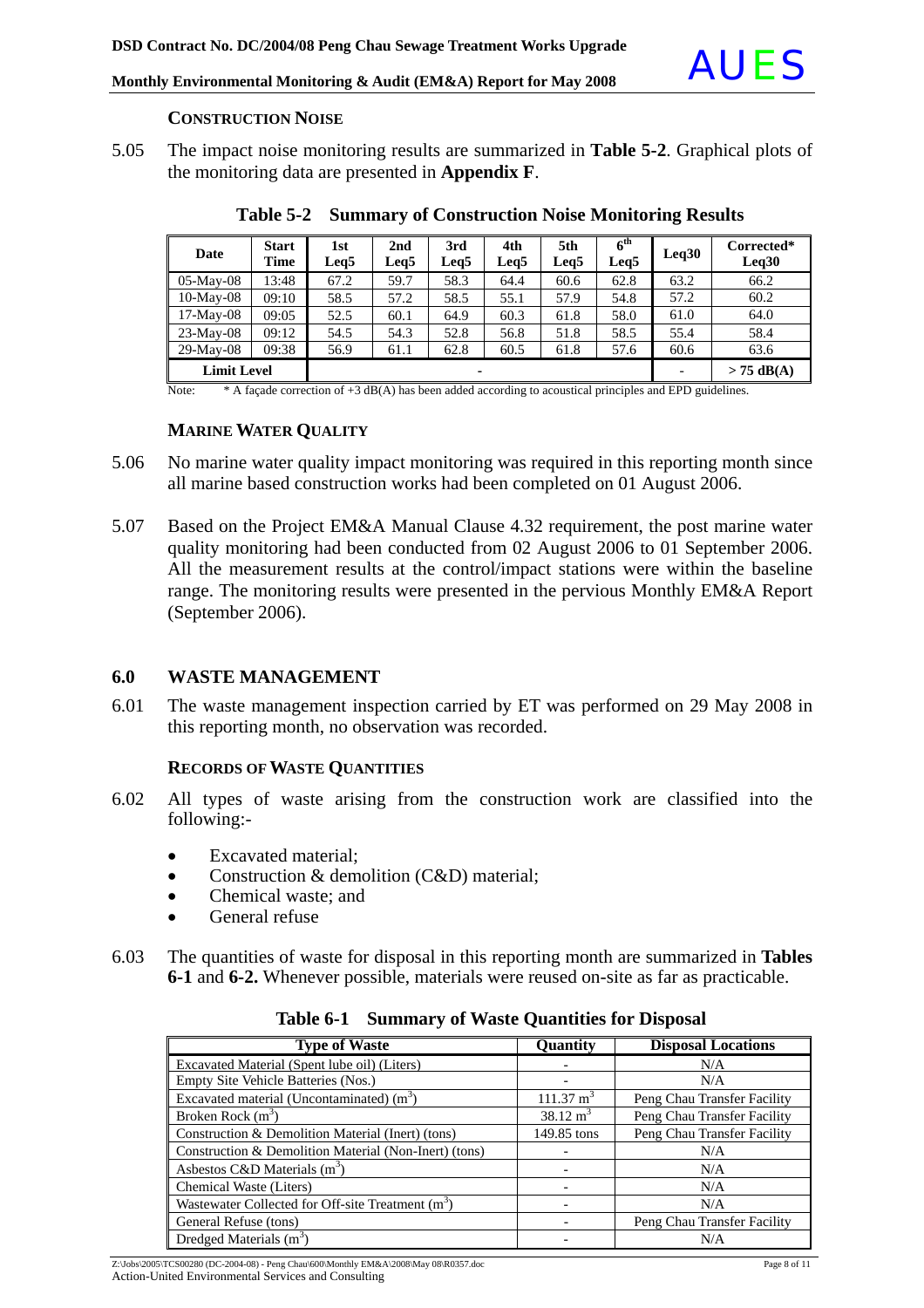| <b>Type of Waste</b>  | <b>Ouantity</b>          | <b>Disposal Locations</b> |
|-----------------------|--------------------------|---------------------------|
| Recycled Metal (kg)   | $\overline{\phantom{0}}$ | NΑ                        |
| Recycled Paper (kg)   | $\overline{\phantom{0}}$ | NΑ                        |
| Recycled Plastic (kg) | $\overline{\phantom{0}}$ | NΑ                        |

**Table 6-2 Summary of Quantities of Recycling Materials**

#### **7.0 SITE INSPECTION**

- 7.01 Representatives of the Engineer and the Contractor carried out joint site inspection every week to evaluate the site environmental performance. The monthly IEC site audit was carried out on 29 May 2008. No non-compliance was noted and some observations were made on general site housekeeping and equipments maintenance.
- 7.02 Details of the observations and recommendations were recorded during the joint site inspection as follows:
	- Contractor was requested to cover sandy stockpiles which are not in use with impervious sheeting;
	- Bilingual labels (Chinese and English) and warning panel should be placed at the chemical waste storage area;
	- Chemicals were recommended to be labeled with chemical name/common name;
	- Contractor was reminded to conduct regular maintenance of equipments to prevent oil leakage. Contaminated sand was reminded to be handled/disposed of as chemical waste;
	- Contractor was requested to cover the cement paint containers entirely with impervious sheeting;
	- Contractor was reminded to apply petroleum oil and remove stagnant water daily to prevent mosquito; and
	- The recycle bin for paper was recommended to be covered with an appropriate lid to prevent water from entering.

#### **8.0 ENVIRONMENTAL COMPLAINT AND NON-COMPLIANCE**

#### **ENVIRONMENTAL COMPLAINT AND PROSECUTION**

- 8.01 No environmental complaint was received in this reporting month. The statistical summary table of environmental complaint is presented in **Table 8-1**.
- 8.02 No environmental summons and prosecution was received in this reporting month.

#### **Table 8-1 Statistical Summary of Environmental Complaints**

| <b>Reporting Month</b>  | <b>Complaint Statistics</b> |                   |                         |  |  |
|-------------------------|-----------------------------|-------------------|-------------------------|--|--|
|                         | <b>Frequency</b>            | <b>Cumulative</b> | <b>Complaint Nature</b> |  |  |
| August – December 2005  |                             |                   | NΑ                      |  |  |
| January – December 2006 |                             |                   | NA                      |  |  |
| January – December 2007 |                             |                   | NA                      |  |  |
| January – April $2008$  |                             |                   | NA                      |  |  |
| May 2008                |                             |                   | NA                      |  |  |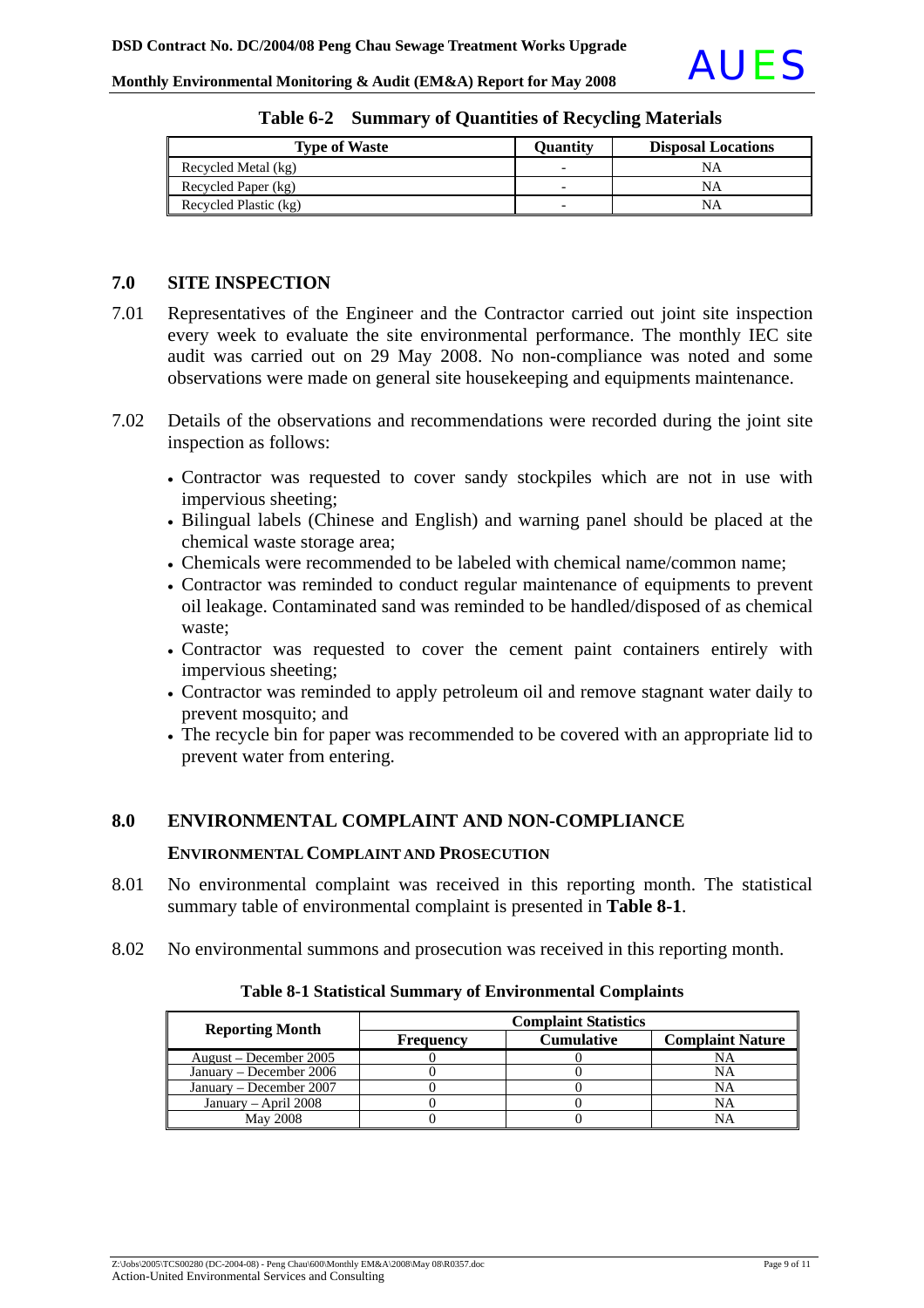#### **9.0 IMPLEMENTATION STATUS OF MITIGATION MEASURES**

- 9.01 AAJV has been implementing the required environmental mitigation measures according to the project Mitigation Implementation Schedule. The implementation schedule with mitigation measures is presented in the First Impact EM&A report.
- 9.02 A summary of environmental mitigation measures generally implemented by AAJV in this reporting month is presented as follows:

#### **Water Quality**

- Wastewater were appropriately treated by treatment facilities;
- Drainage channels were provided to convey run-off into the treatment facilities;
- Drainage systems were regularly and adequately maintained.

#### Landscaping

- Tree protection measures were provided to existing trees;
- No tree was unnecessarily lopped or felled.

#### Air Quality

- Vehicles were cleaned of mud and debris before leaving the site;
- Site vehicles were limited to within 15 km/hr;
- Public roads around the site entrance/exit had been kept clean and free from dust;
- Dust suppression measures were properly provided to reduce dust emission from stockpile.

Construction Noise

- Works and equipment were located to minimise noise nuisance from the nearest sensitive receiver;
- Idle equipments were either turned off or throttled down;
- Some of the Powered Mechanical Equipments were covered or shielded by appropriate acoustic materials if practicable.

#### Waste and Chemical Management

- Wastes were properly segregated into inert and non-inert in appropriate containers/areas;
- Excavated materials were reused where practicable.
- A chemical waste storage area had been provided on site;

#### General

• The site was generally kept tidy and clean.

#### **10.0 IMPACT FORECAST**

#### **KEY ISSUES FOR THE COMING MONTH**

- 10.01 Key issues to be considered in the coming month include:
	- Implementation of dust suppression measures at all times;
	- Disposal of empty engine oil containers within site area;
	- Ensure dust suppression measures are implemented properly;
	- Management of chemical wastes;
	- Follow-up of improvement on general waste management issues; and
	- Implementation of construction noise preventative control measures.

#### 10.02 The tentative 3-month rolling program is presented in **Appendix H**.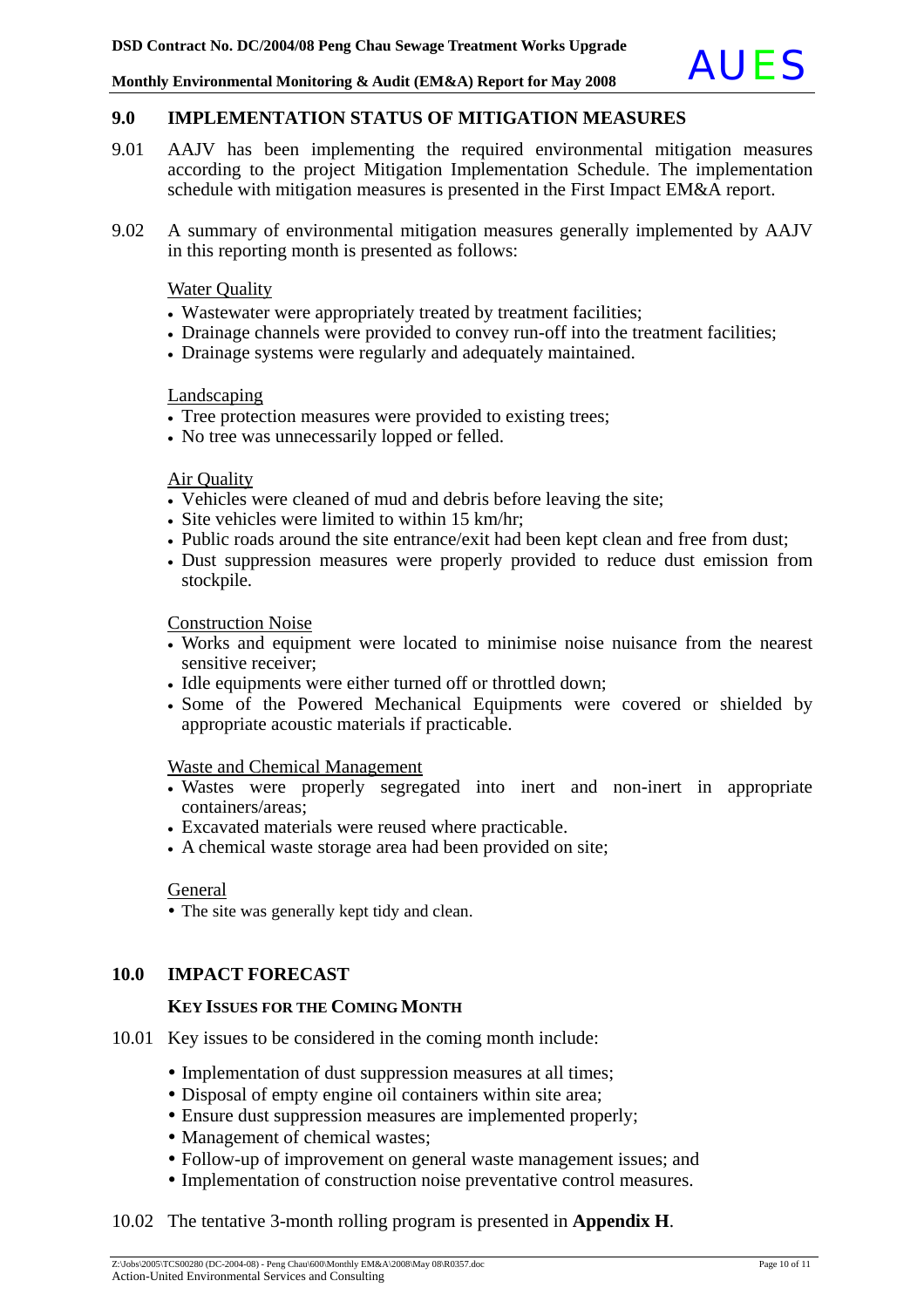#### **11.0 CONCLUSION**

11.01 The EM&A program in **May 2008** was undertaken in compliance with the EM&A manual for the Peng Chau Sewage Treatment Works Upgrade. A summary of environmental compliance of air quality, construction noise and marine water quality in this reporting month are presented in **Table 11-1**.

| <b>Env. Quality</b>   | <b>Parameters</b>   |     | Compliance %   Investigation & Corrective Actions∥ |
|-----------------------|---------------------|-----|----------------------------------------------------|
| Air Quality           | 1-Hour TSP          | 100 | Not Required for 100% Compliance                   |
|                       | 24-Hour TSP         | 100 | Not Required for 100% Compliance                   |
| <b>Noise</b>          | Leq (30min) Daytime | 100 | Not Required for 100% Compliance                   |
| Marine Water Quality* |                     |     |                                                    |

**Table 11-1 Summary of the Exceedances for Impact Monitoring**

Note: \* No marine water quality impact monitoring was required since all marine based construction activities were completed on 01 August 2006.

- 11.02 No Action/Limit Level exceedance of 1-Hour and 24-Hour TSP measurements were recorded in this reporting month.
- 11.03 All noise levels measured at AN1 were below the Limit level and no complaint (Action Level) was received in this reporting month.
- 11.04 No marine water quality impact monitoring was required in this reporting month during the course of marine works was completed on 01 August 2006.
- 11.05 Based on the EM&A Manual Clause 4.32, the post marine water quality monitoring was carried out from 02 August 2006 to 01 September 2006. All the monitoring results in the control/impact stations were within the baseline range. The monitoring results and graphical plot were present in pervious Monthly EM&A Report (September 2006).
- 11.06 No environmental complaint or summons was received in this reporting month.

#### **RECOMMENDATIONS**

- 11.07 Based on the IEC site inspection records on 29 May 2008 the following key recommendations are pertinent:
	- Contractor was requested to cover sandy stockpiles which are not in use with impervious sheeting;
	- Bilingual labels (Chinese and English) and warning panel should be placed at the chemical waste storage area;
	- Chemicals were recommended to be labeled with chemical name/common name;
	- Contractor was reminded to conduct regular maintenance of equipments to prevent oil leakage. Contaminated sand was reminded to be handled/disposed of as chemical waste;
	- Contractor was requested to cover the cement paint containers entirely with impervious sheeting;
	- Contractor was reminded to apply petroleum oil and remove stagnant water daily to prevent mosquito; and
	- The recycle bin for paper was recommended to be covered with an appropriate lid to prevent water from entering.
- 11.08 The ET will continue to implement the EM&A program and audit the implementation of the environmental mitigation measures.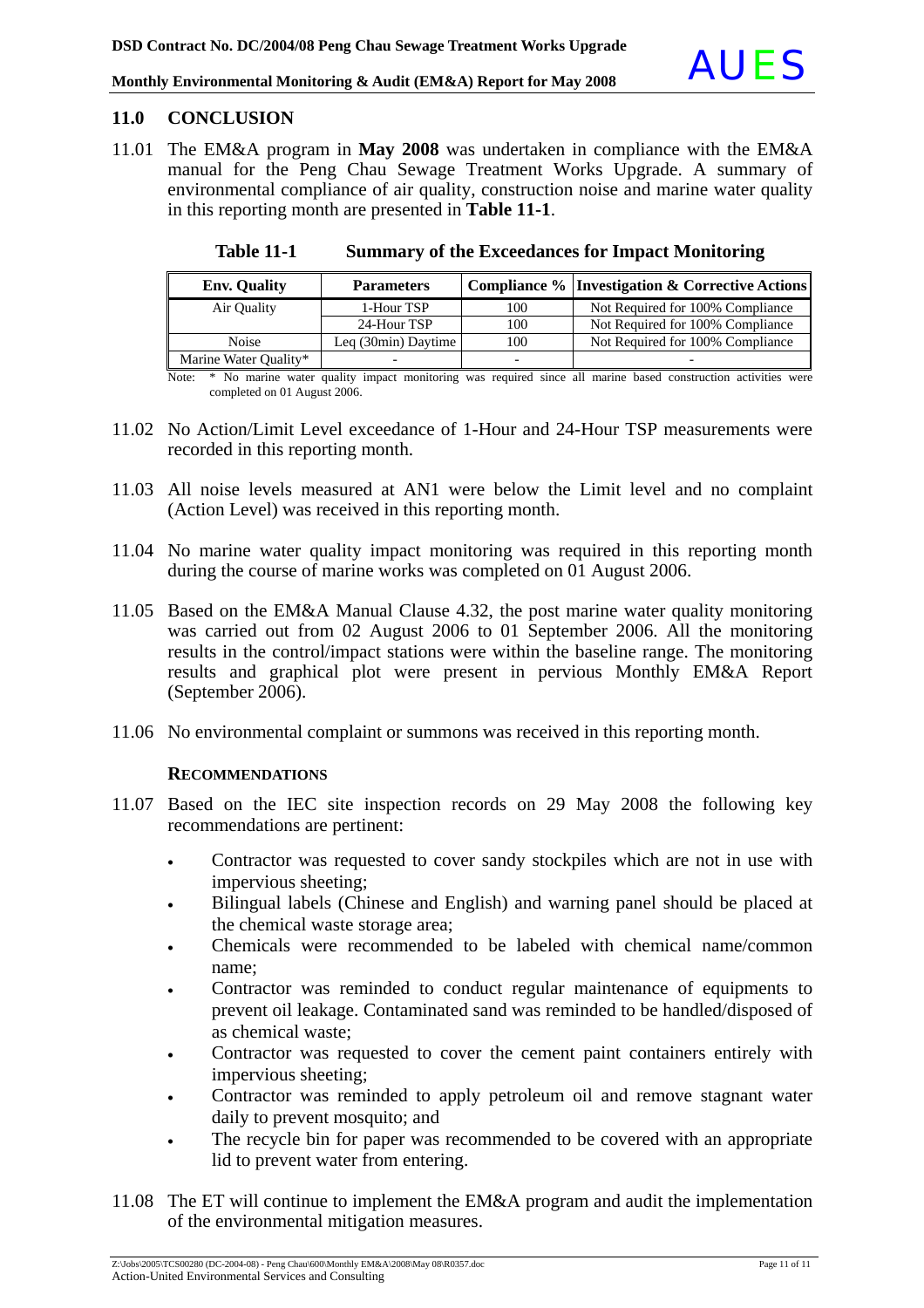

**Appendix A** 

**Project Site Layout**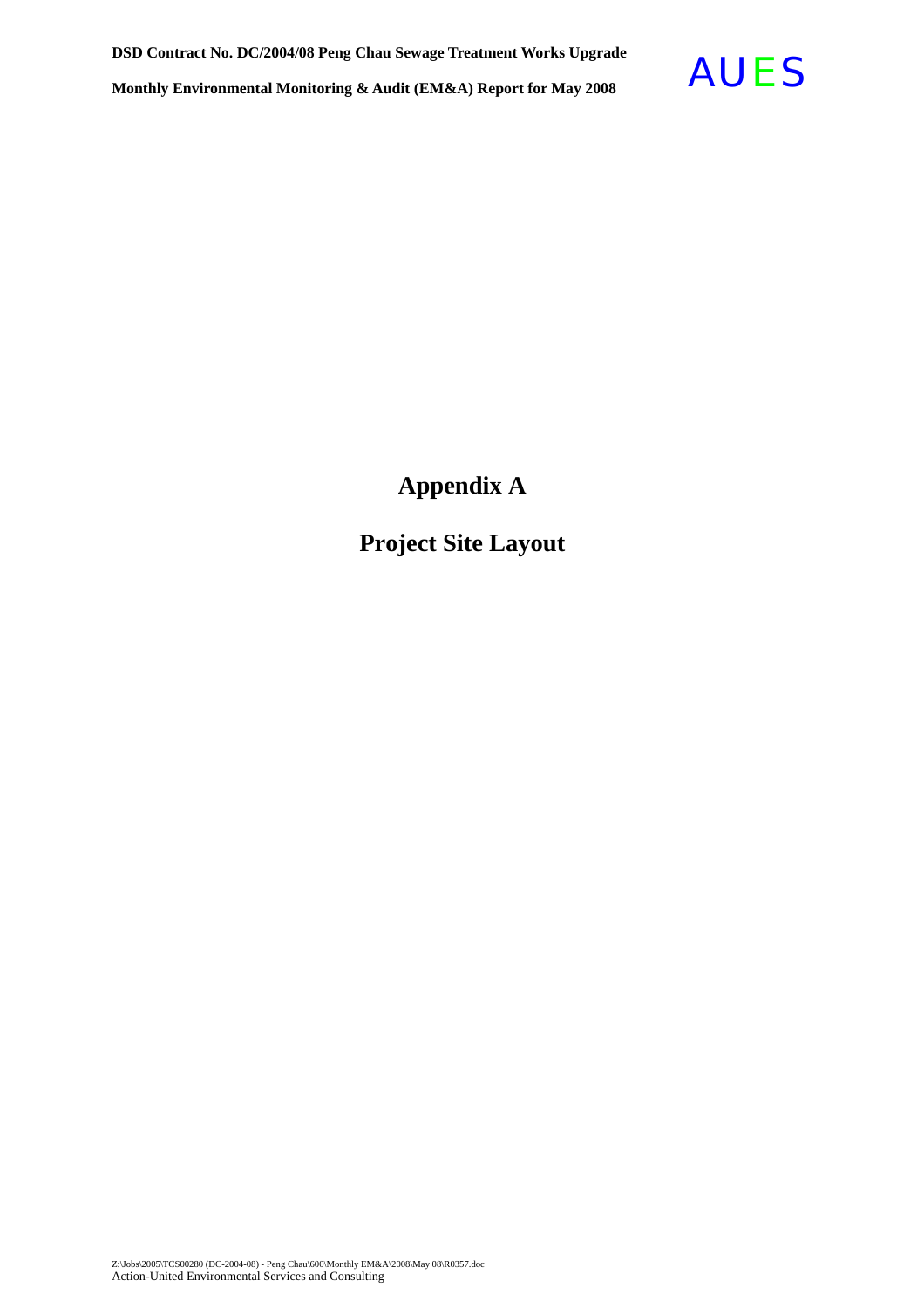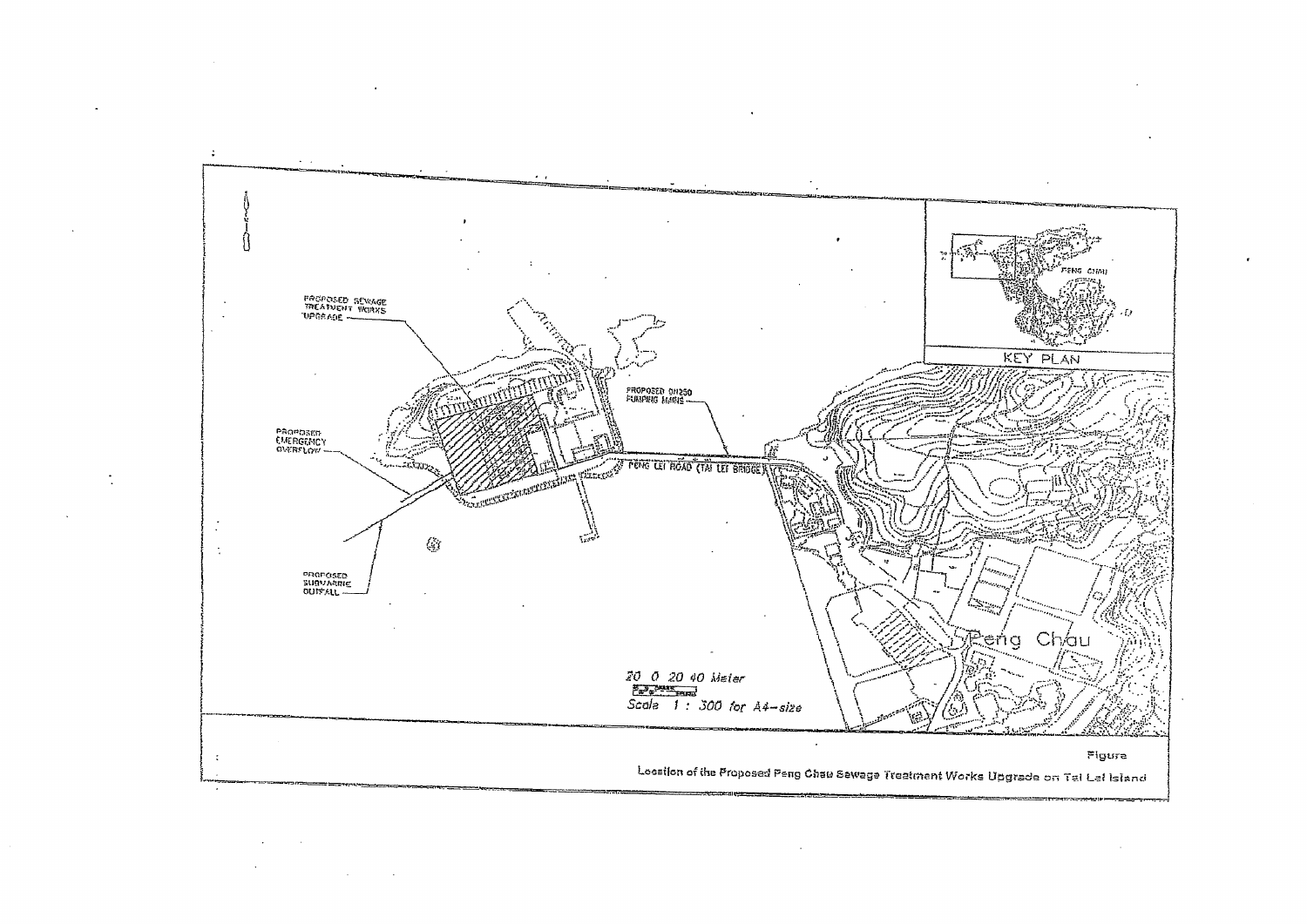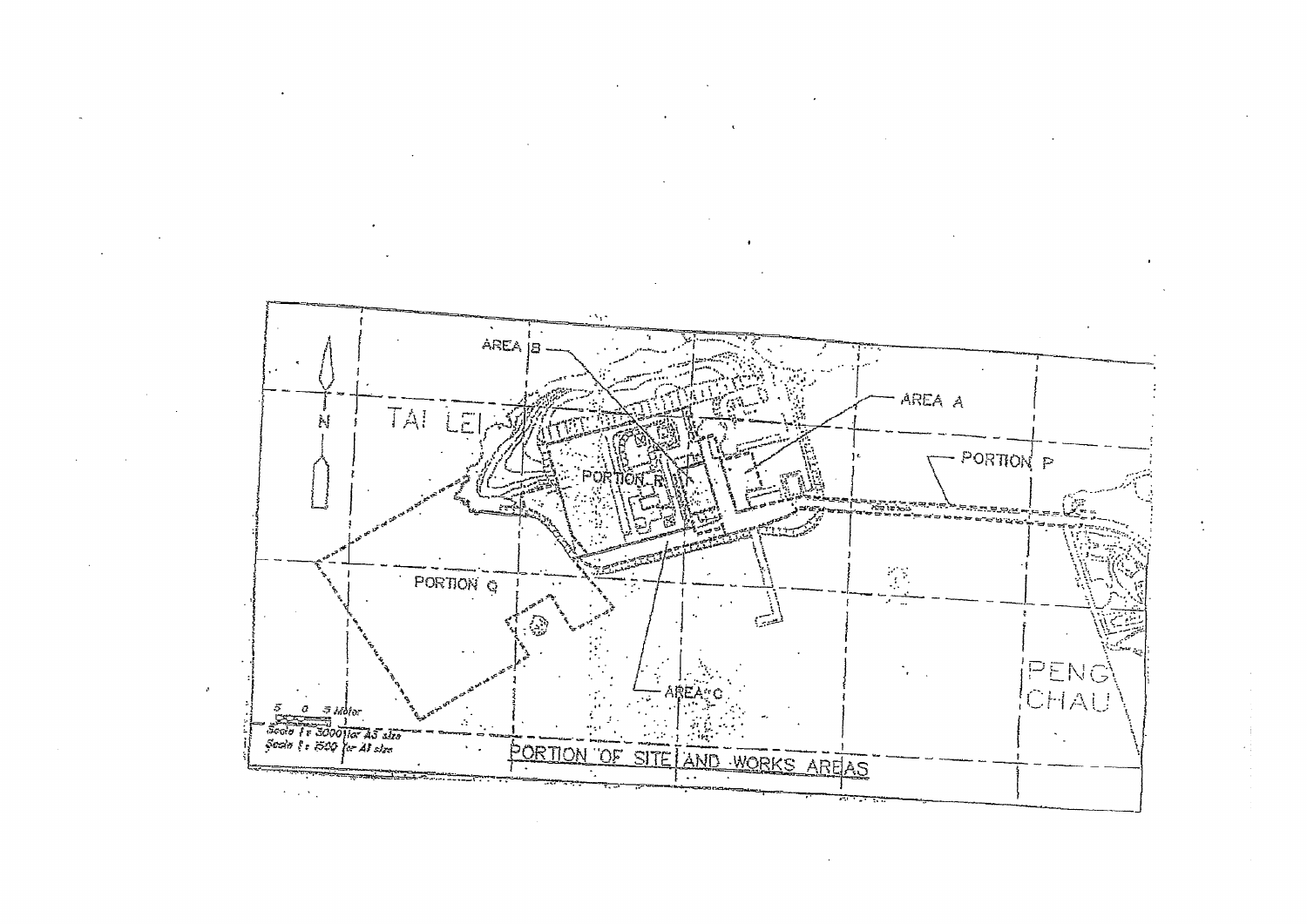

### **Appendix B**

### **Environmental Organization Structure**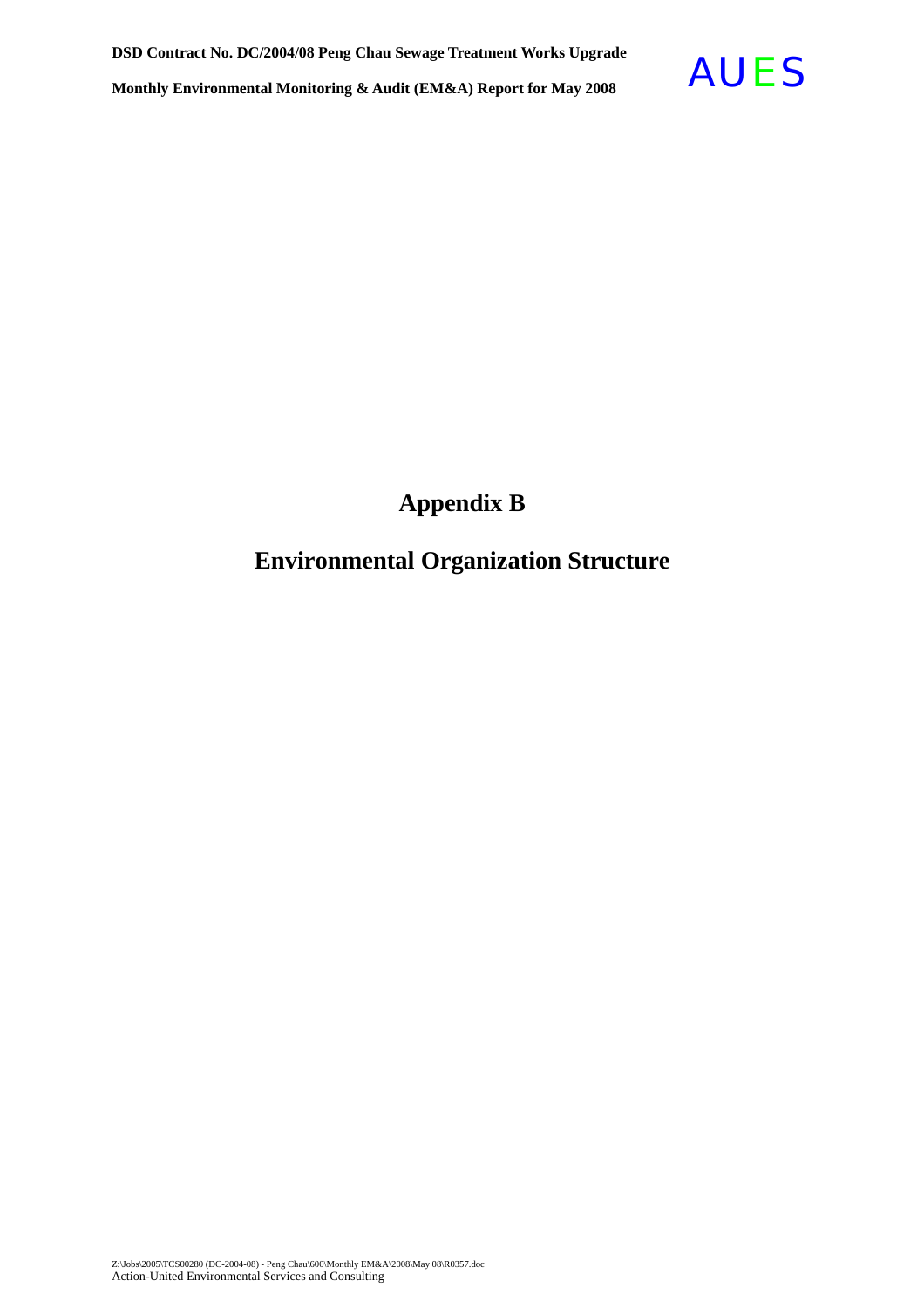

| Organization    | <b>Project Role</b>          | <b>Designation</b>                         | Name of Key Staff | Tel No.   | Fax No.   |
|-----------------|------------------------------|--------------------------------------------|-------------------|-----------|-----------|
| <b>DSD</b>      | Employer                     | Permit Holder                              | Ir. David Leung   | 2594-7281 | 2827-8526 |
|                 |                              | Project Engineer                           | Ms. Angela Wong   |           | 2424-9114 |
| <b>CDM</b>      | Engineer's<br>Representative | Mr. Samuel Tam<br><b>Resident Engineer</b> |                   | 2983-9303 | 2983-9843 |
|                 |                              | <b>ARE</b>                                 | Mr. Alex Yeung    | 2983-9303 | 2983-9843 |
| <b>BMT</b> Asia | Independent<br>Environmental | <b>IEC</b>                                 | Mr. Derek Ho      | 2815-2221 | 2815-3377 |
|                 | Checker                      | IEC's Representative                       | Mr. K.C.Tse       | 2815-2221 | 2815-3377 |
| Acciona-ATAL    | <b>Main Contractor</b>       | Mr. William Chan<br>Project Manager        |                   | 2983-0092 | 2983-0381 |
|                 |                              | Site Agent                                 | Mr. William Chan  | 2983-0092 | 2983-0381 |
| <b>AUES</b>     | Contractor's                 | Environmental Team<br>Leader (ETL)         | Mr. Ken Wong      | 2959-6059 | 2959-6079 |
|                 | Environmental<br>Team        | ETL's Representative                       | Miss. Sylvie Wong | 2959-6059 | 2959-6079 |

### **Contact Details of Key Personnel**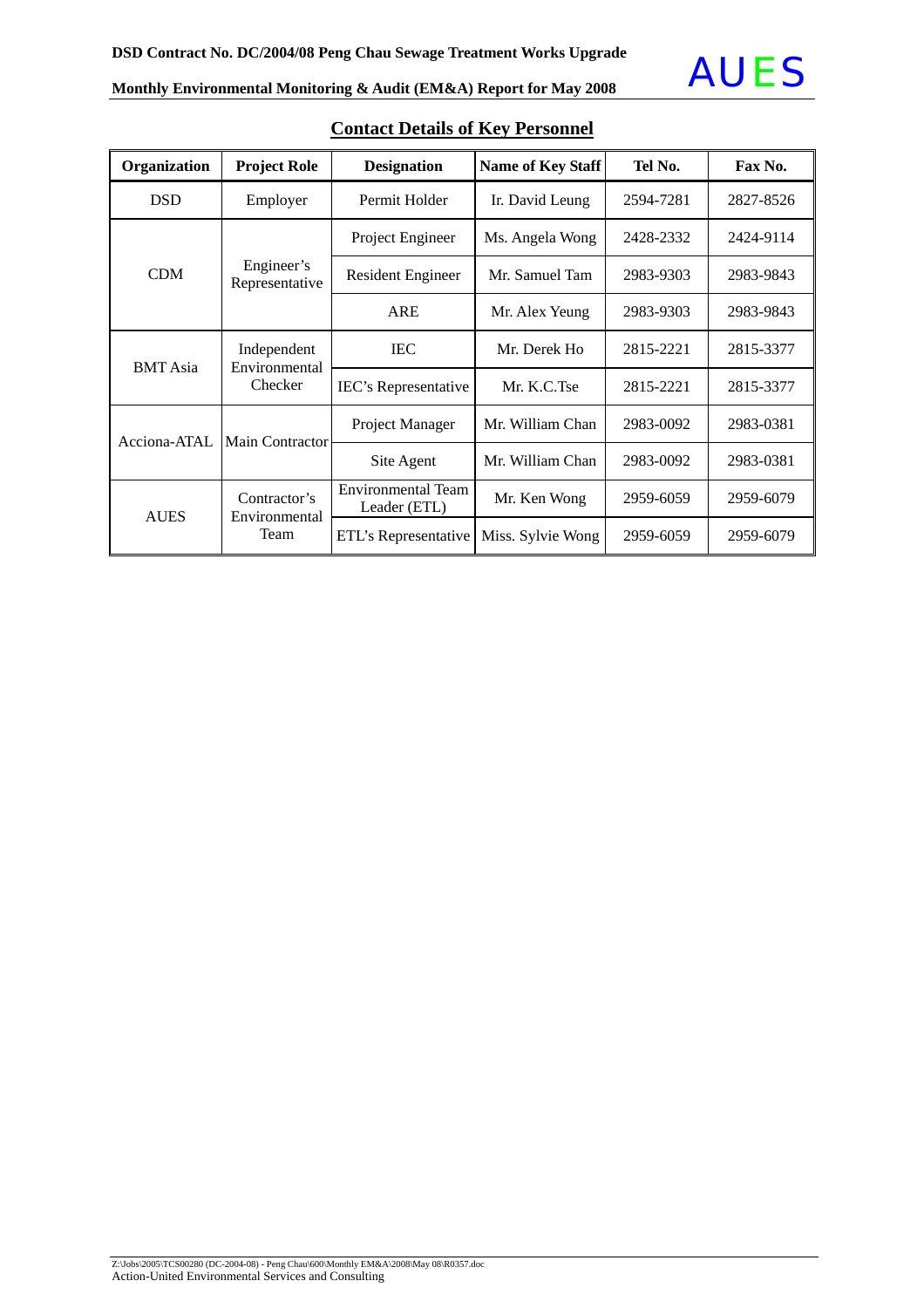

## **Appendix C**

### **Locations of Designated Monitoring Stations**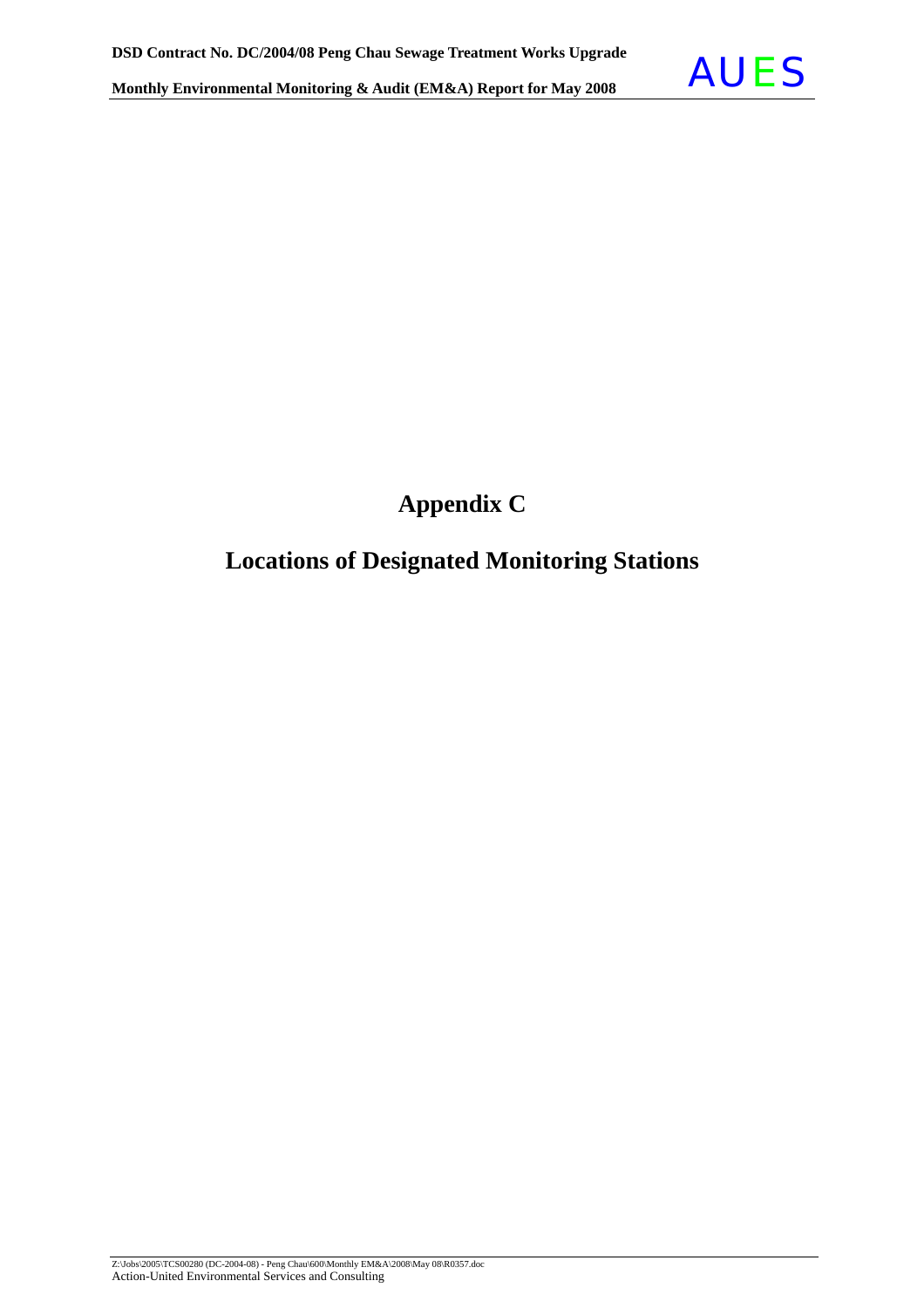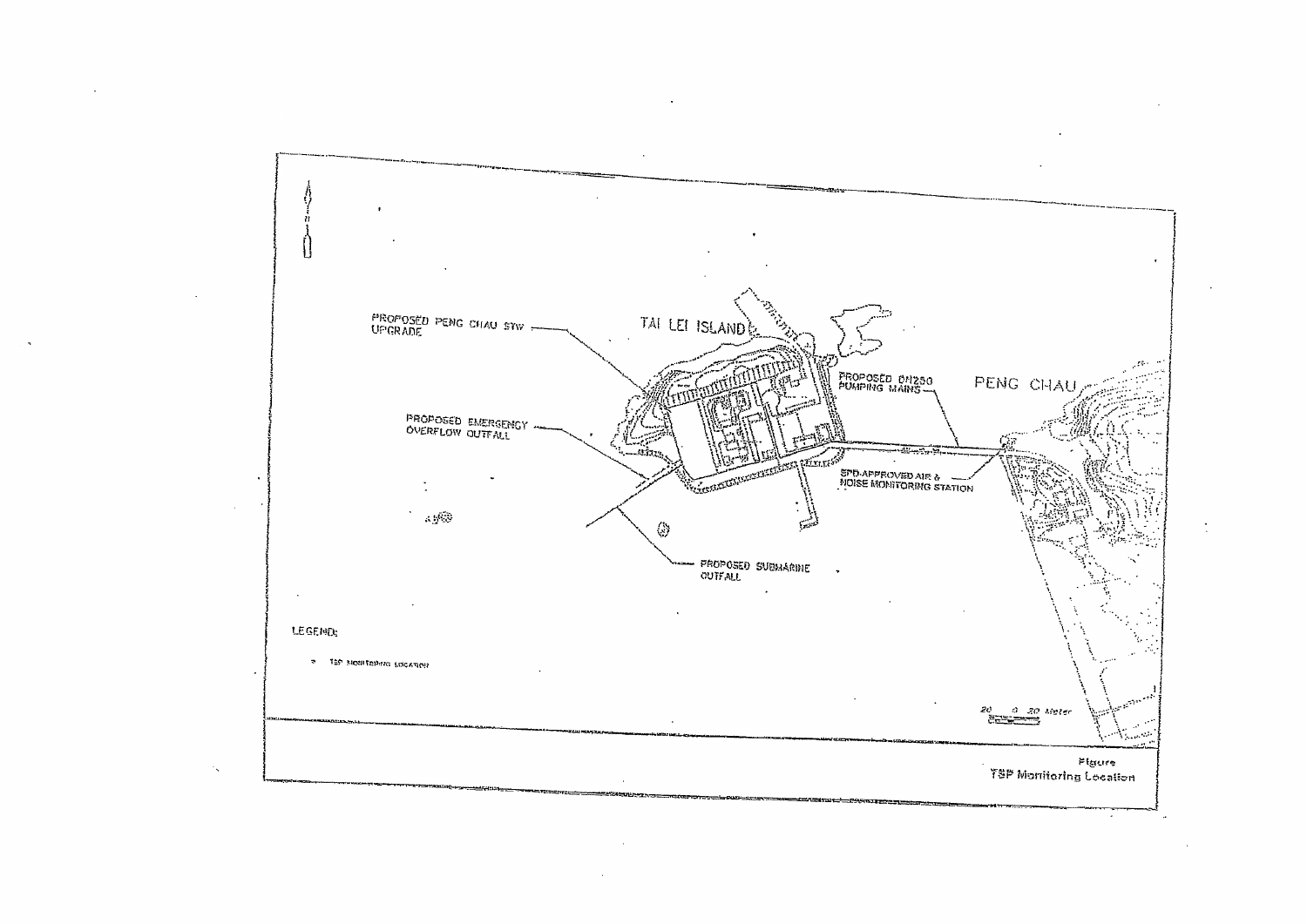

 $\sim$ i<br>San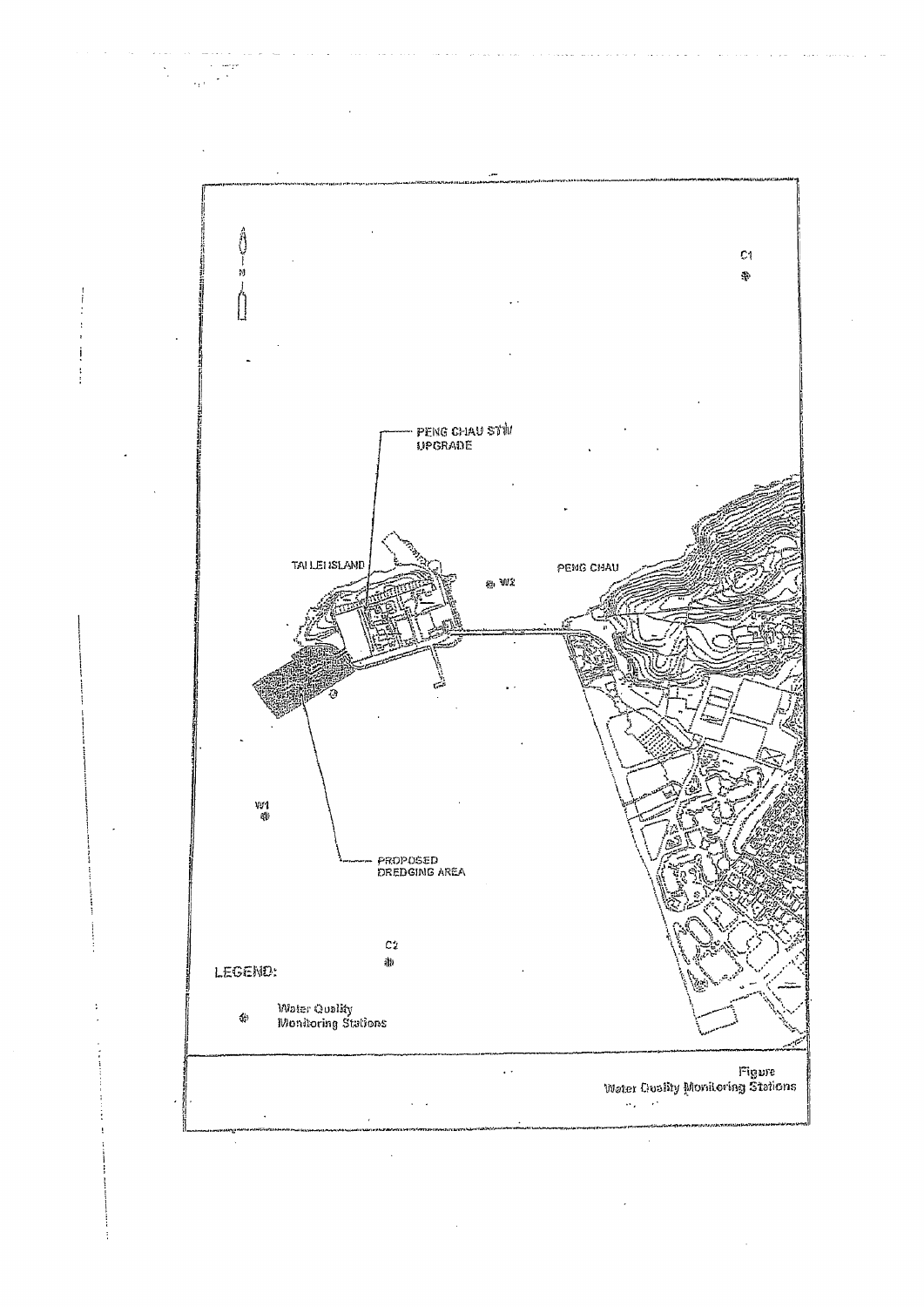

## **Appendix D**

### **Equipment Calibration Certificates**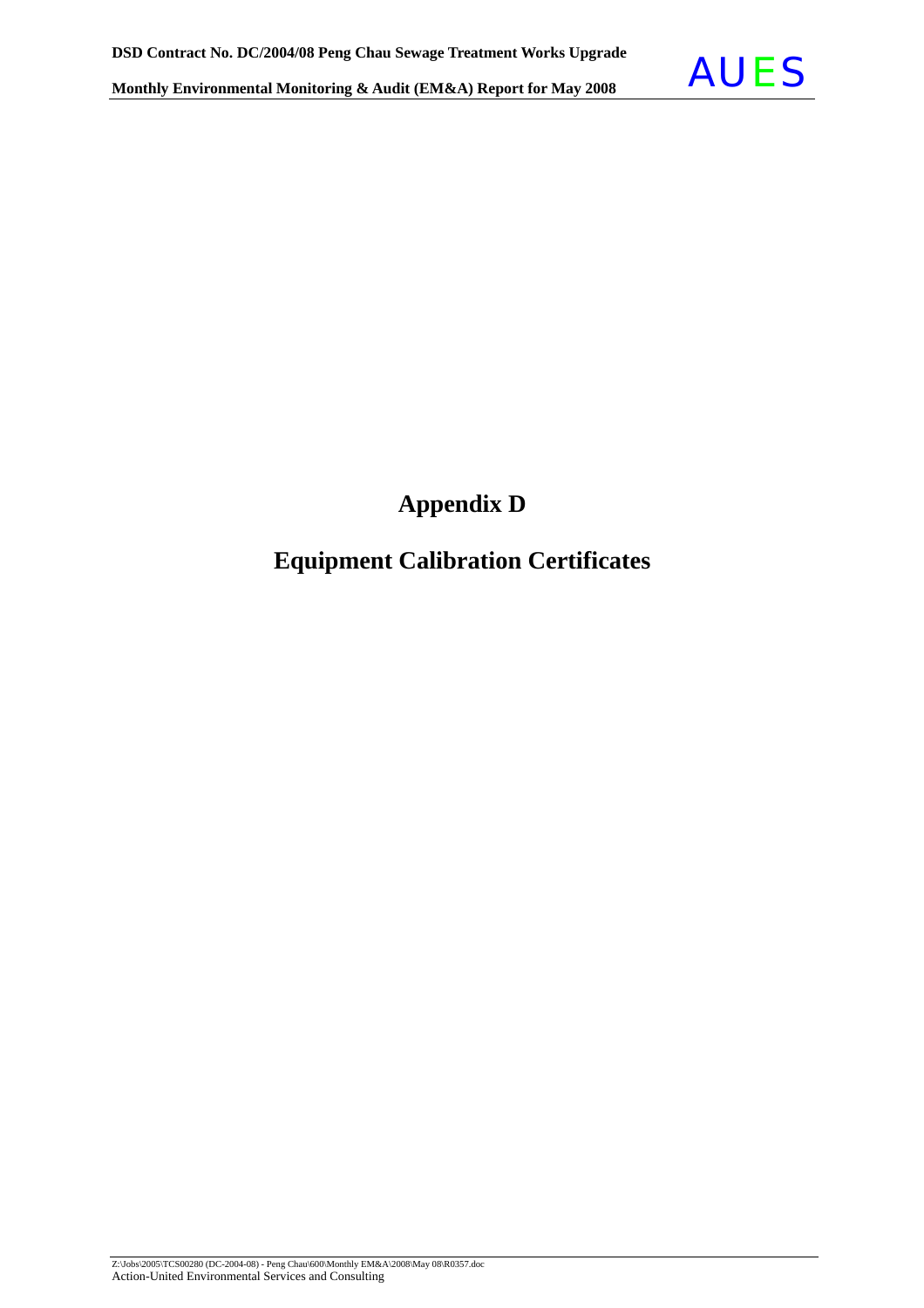#### **Equipment Calibration List for Peng Chau Sewage Treatment Works Upgrade Project**

| <b>Item</b> | Aspect       | <b>Description of Equipment</b>                     | <b>Serial No.</b> | Date of<br><b>Calibration</b> | Date of Next<br><b>Calibration</b> |
|-------------|--------------|-----------------------------------------------------|-------------------|-------------------------------|------------------------------------|
|             | Air          | Greasby Anderson GMWS2310 High Volume<br>Sampler    | AN1               | 06 May 08                     | 06 Aug 08                          |
| 2           |              | Sibata LD-3                                         | 362337            | $25 \text{ Jun } 07$          | 25 Jun 08                          |
| 3           | <b>Noise</b> | Bruel & Kjaer 4231 Acoustical Calibrator            | 2292167           | 22 Apr 08                     | 22 Apr 09                          |
| 4           |              | Bruel & Kjaer 2238 Integrating Sound Level<br>Meter | 2285721           | 22 Apr 08                     | 22 Apr 09                          |

Note:\* Calibration certificates will only be provided if monitoring equipment is re-calibrated or new.

*No marine* w*ater quality impact monitoring was required in this reporting period, since all marine based construction activities were completed on 01 August 2006. Post marine water quality monitoring was carried out from 02 August to 01 September 2006. Therefore, no water quality monitoring equipments calibration certificate was enclosed in this Monthly EM&A Report.*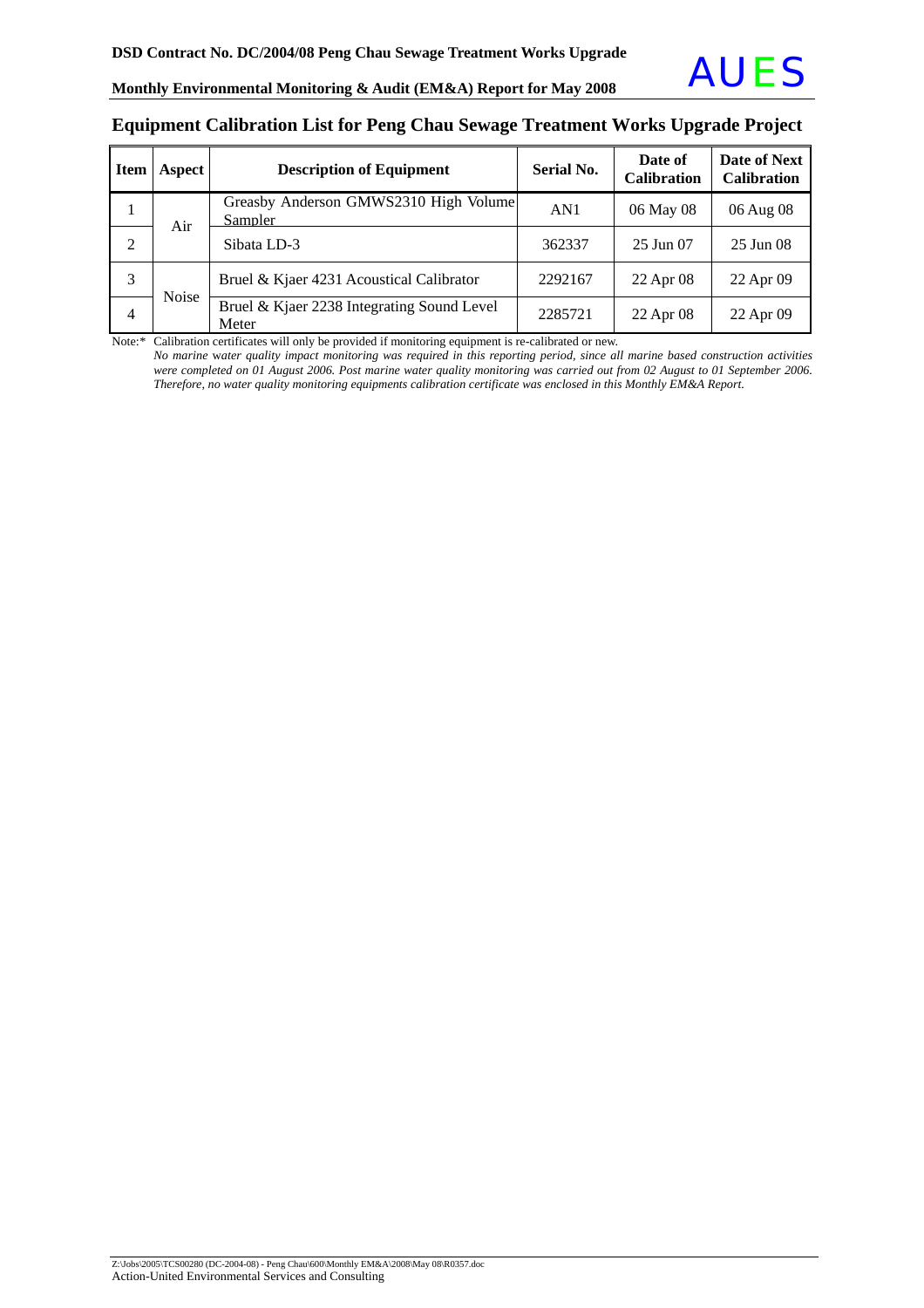#### **TSP SAMPLER CALIBRATION CALCULATION SPREADSHEET**

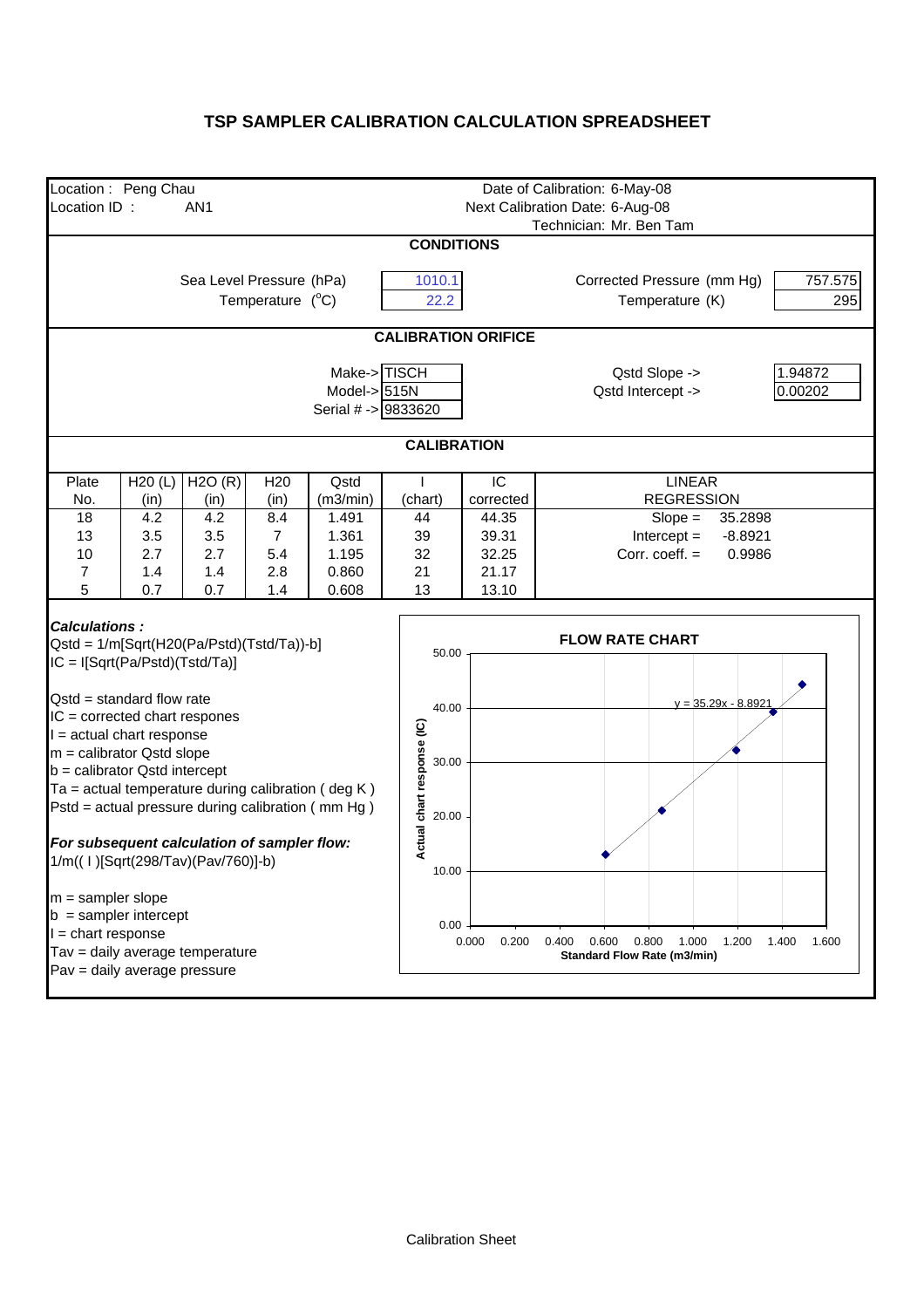

## **Appendix E**

### **Impact Monitoring Schedules**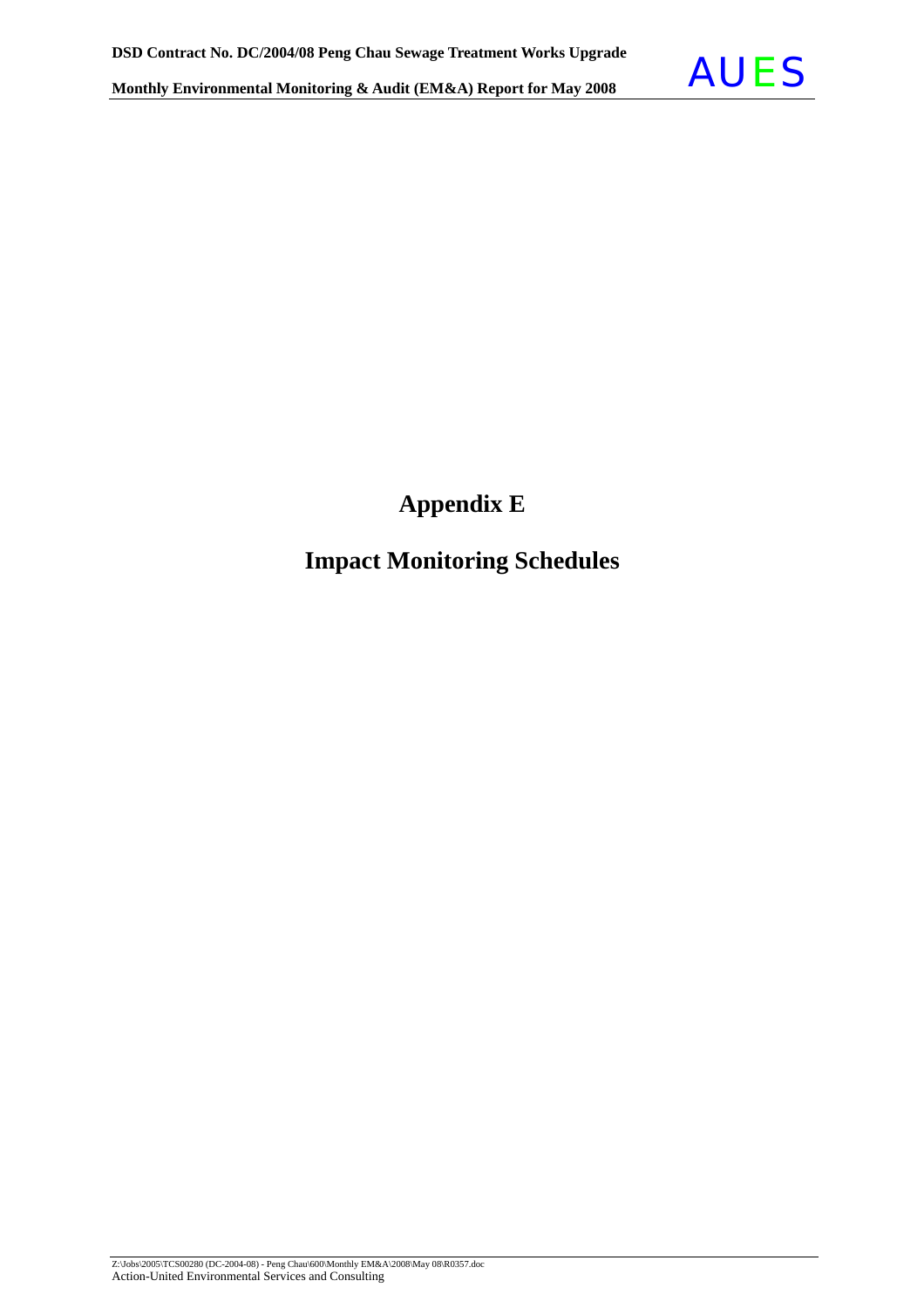

| <b>Date</b> |                          | <b>Air Quality</b> | <b>Noise Monitoring</b> |  |
|-------------|--------------------------|--------------------|-------------------------|--|
|             |                          | 1-Hour TSP         | 24-Hour TSP             |  |
| $1-May-08$  | Thu                      |                    |                         |  |
| $2-May-08$  | Fri                      |                    |                         |  |
| 3-May-08    | Sat                      |                    |                         |  |
| 4-May-08    | Sun                      |                    |                         |  |
| 5-May-08    | Mon                      |                    |                         |  |
| 6-May-08    | Tue                      |                    |                         |  |
| $7-May-08$  | Wed                      |                    |                         |  |
| $8$ -May-08 | Thu                      |                    |                         |  |
| 9-May-08    | Fri                      |                    |                         |  |
| 10-May-08   | Sat                      |                    |                         |  |
| 11-May-08   | Sun                      |                    |                         |  |
| 12-May-08   | Mon                      |                    |                         |  |
| 13-May-08   | Tue                      |                    |                         |  |
| 14-May-08   | Wed                      |                    |                         |  |
| 15-May-08   | Thu                      |                    |                         |  |
| 16-May-08   | Fri                      |                    |                         |  |
| 17-May-08   | Sat                      |                    |                         |  |
| 18-May-08   | Sun                      |                    |                         |  |
| 19-May-08   | Mon                      |                    |                         |  |
| 20-May-08   | Tue                      |                    |                         |  |
| $21-May-08$ | Wed                      |                    |                         |  |
| 22-May-08   | Thu                      |                    |                         |  |
| 23-May-08   | Fri                      |                    |                         |  |
| 24-May-08   | Sat                      |                    |                         |  |
| 25-May-08   | Sun                      |                    |                         |  |
| 26-May-08   | Mon                      |                    |                         |  |
| 27-May-08   | Tue                      |                    |                         |  |
| 28-May-08   | Wed                      |                    |                         |  |
| 29-May-08   | Thu                      |                    |                         |  |
| 30-May-08   | Fri                      |                    |                         |  |
| 31-May-08   | Sat                      |                    |                         |  |
|             | <b>Monitoring Day</b>    |                    |                         |  |
|             | Sunday or Public Holiday |                    |                         |  |

#### **Impact Monitoring Schedules in this Reporting Month**

*No Water Quality Monitoring was required in this reporting period, since all marine based construction activities were completed on 01 August 2006. Post Water Quality was carried out from 02 August to 01 September 2006, monitoring results were presented in the pervious Monthly EM&A Report (September 2006)*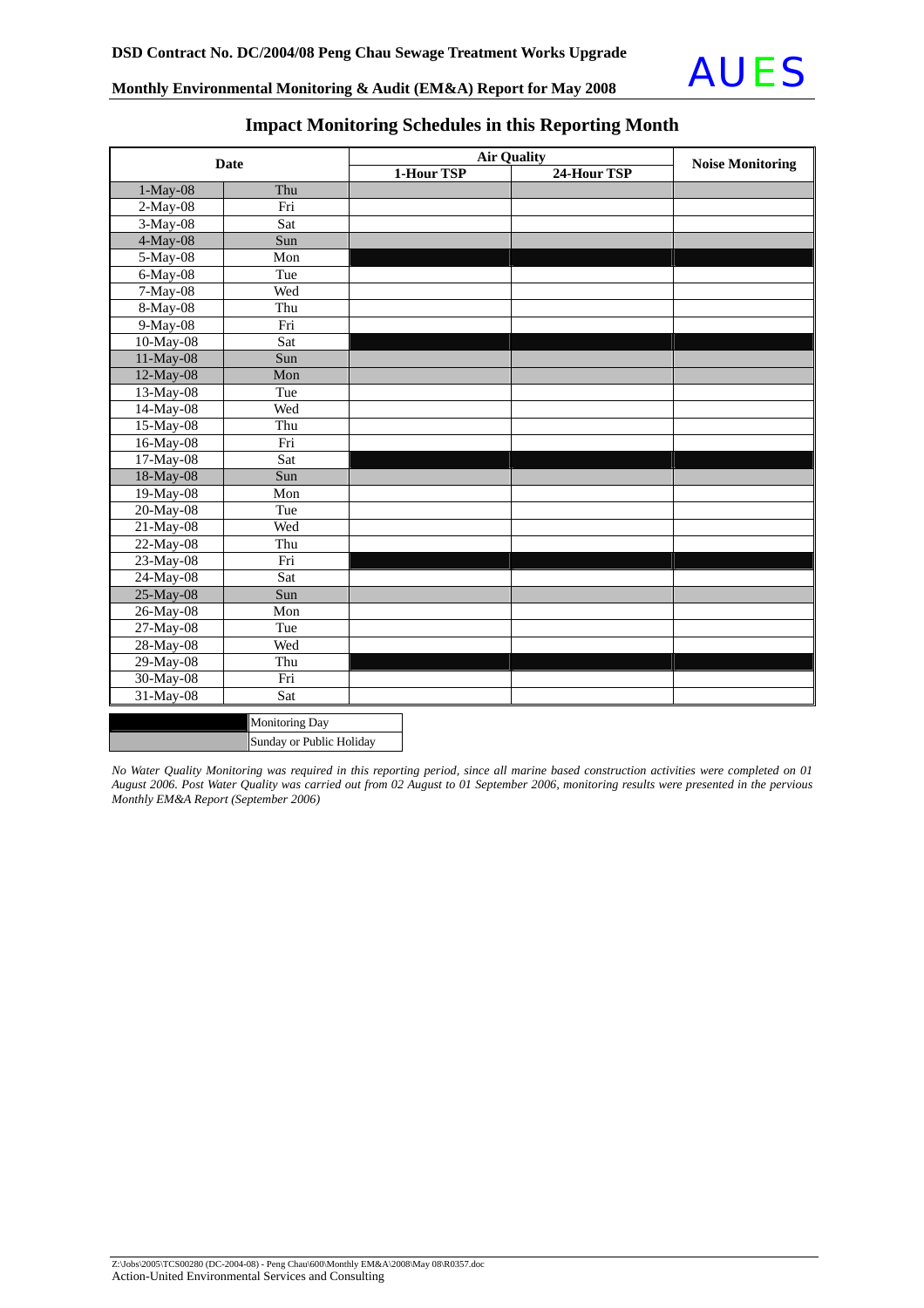

### **Impact Monitoring Schedules in the Next Reporting Month**

| Date             |     | <b>Air Quality</b> |             |                         |
|------------------|-----|--------------------|-------------|-------------------------|
|                  |     | 1-Hour TSP         | 24-Hour TSP | <b>Noise Monitoring</b> |
| $1-June-08$      | Sun |                    |             |                         |
| $2-June-08$      | Mon |                    |             |                         |
| $3-June-08$      | Tue |                    |             |                         |
| $4-June-08$      | Wed |                    |             |                         |
| 5-June-08        | Thu |                    |             |                         |
| 6-June-08        | Fri |                    |             |                         |
| $7-June-08$      | Sat |                    |             |                         |
| 8-June-08        | Sun |                    |             |                         |
| $9$ -June-08     | Mon |                    |             |                         |
| 10-June-08       | Tue |                    |             |                         |
| 11-June-08       | Wed |                    |             |                         |
| $12$ -June-08    | Thu |                    |             |                         |
| 13-June-08       | Fri |                    |             |                         |
| 14-June-08       | Sat |                    |             |                         |
| 15-June-08       | Sun |                    |             |                         |
| 16-June-08       | Mon |                    |             |                         |
| $17$ -June-08    | Tue |                    |             |                         |
| 18-June-08       | Wed |                    |             |                         |
| $19$ -June-08    | Thu |                    |             |                         |
| $20$ -June- $08$ | Fri |                    |             |                         |
| $21$ -June-08    | Sat |                    |             |                         |
| $22$ -June-08    | Sun |                    |             |                         |
| $23$ -June-08    | Mon |                    |             |                         |
| $24$ -June-08    | Tue |                    |             |                         |
| $25$ -June-08    | Wed |                    |             |                         |
| 26-June-08       | Thu |                    |             |                         |
| $27$ -June-08    | Fri |                    |             |                         |
| 28-June-08       | Sat |                    |             |                         |
| $29$ -June-08    | Sun |                    |             |                         |
| 30-June-08       | Mon |                    |             |                         |

| <b>Monitoring Day</b>    |
|--------------------------|
| Sunday or Public Holiday |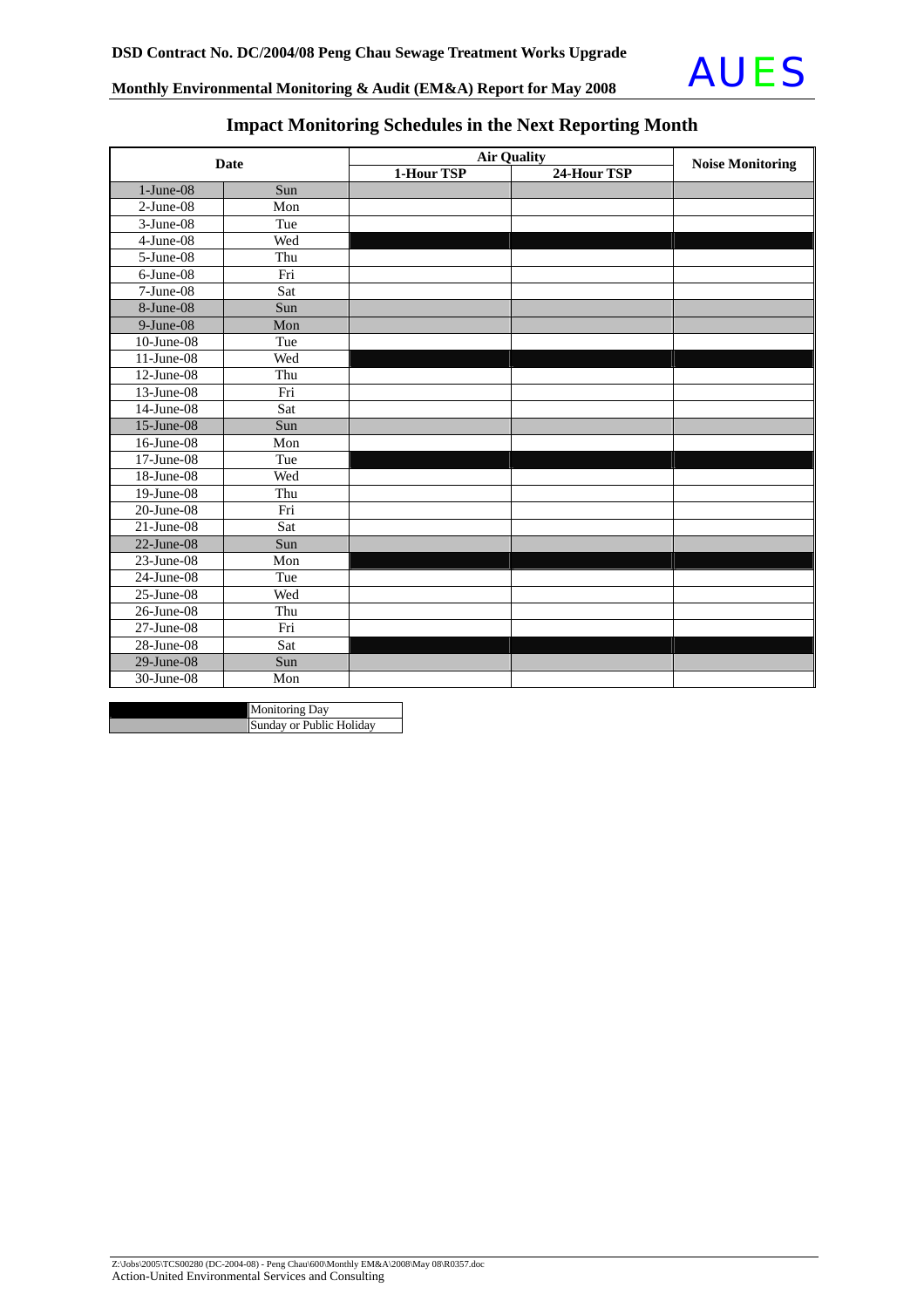

## **Appendix F**

### **Graphical Plots of Air Quality and Construction Noise Monitoring Results**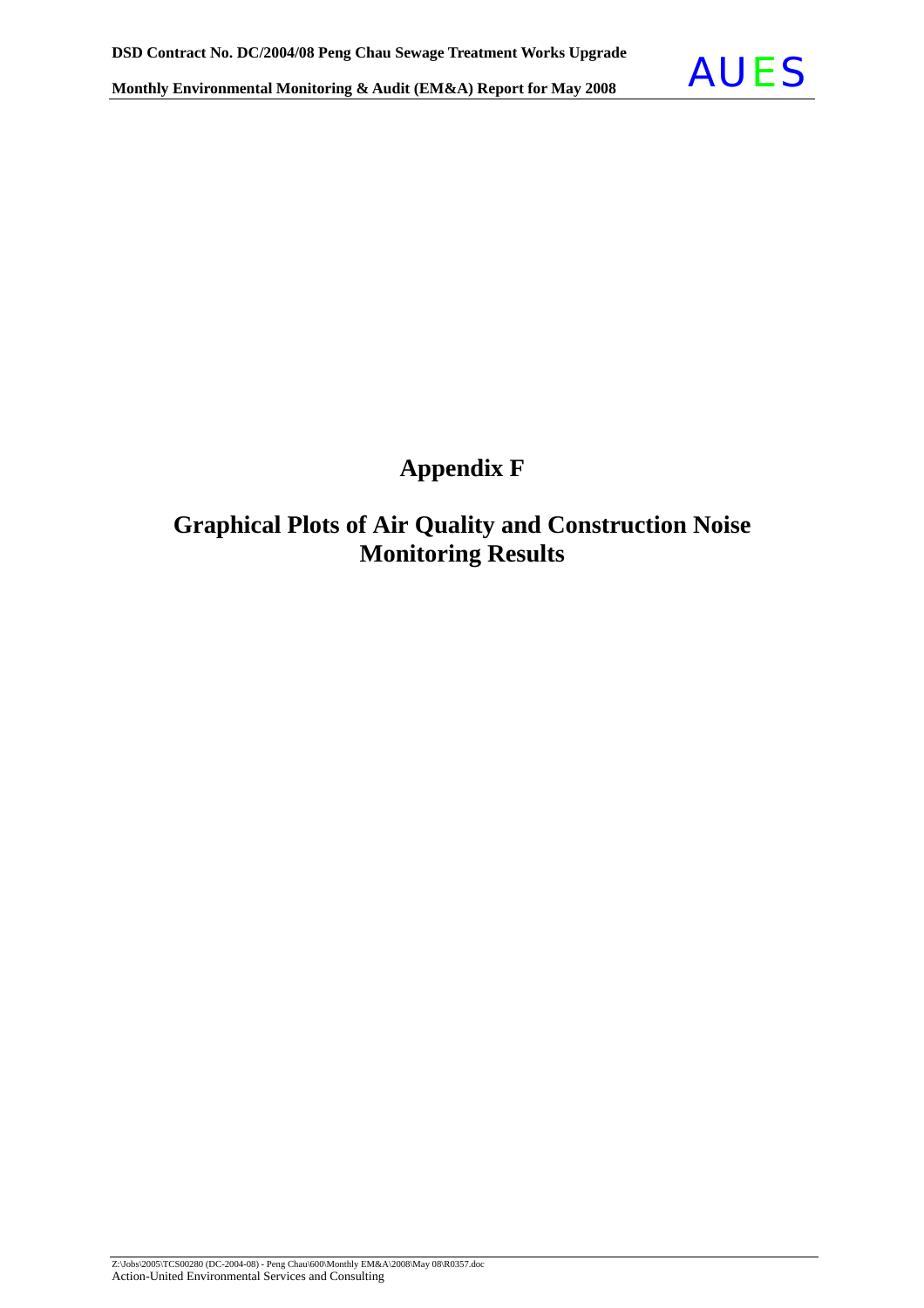



Z:\Jobs\2005\TCS00280 (DC-2004-08) - Peng Chau\600\Monthly EM&A\2008\May 08\R0357.doc Action-United Environmental Services and Consulting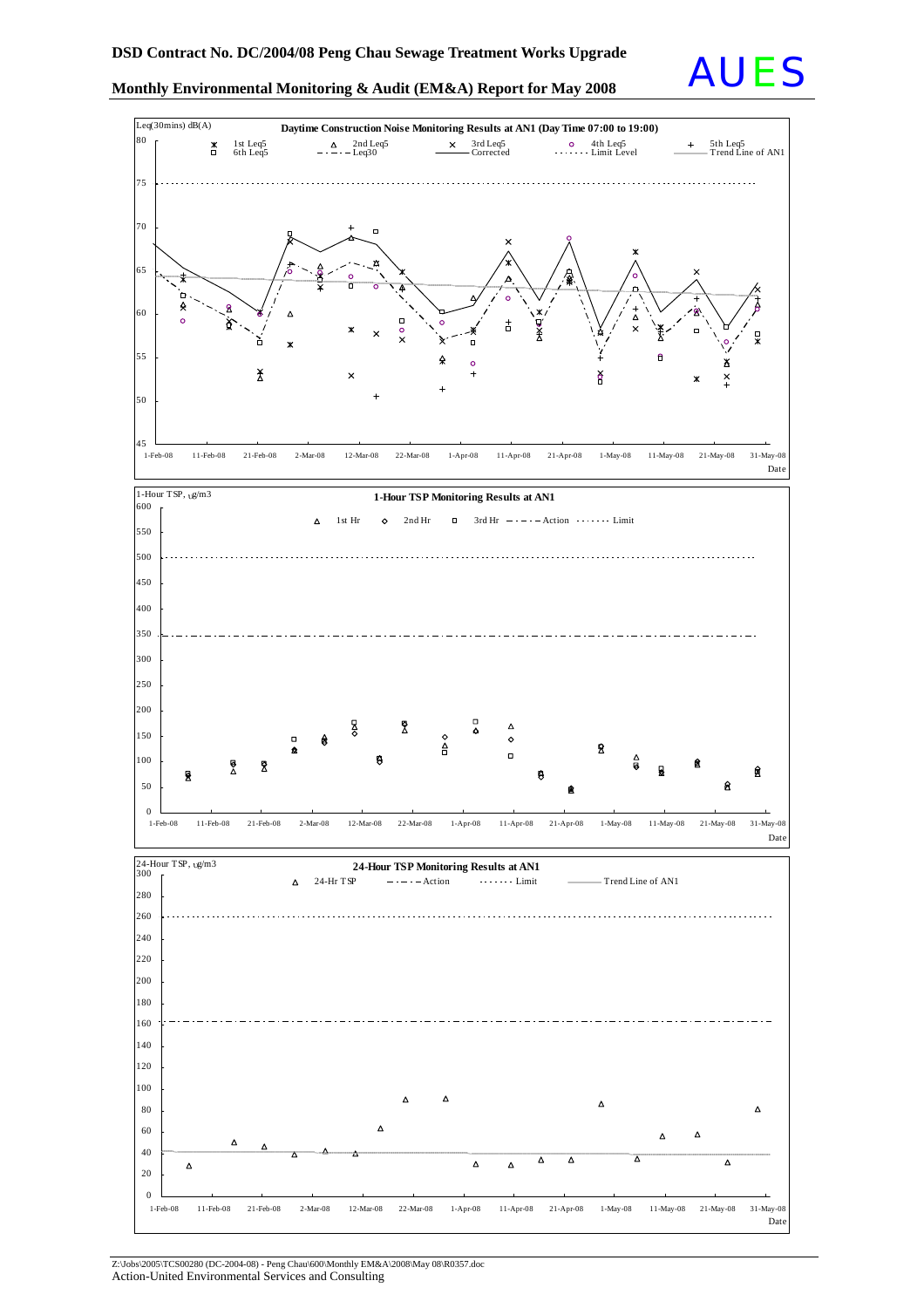

**Appendix G** 

### **Meteorological Data in the Reporting Month**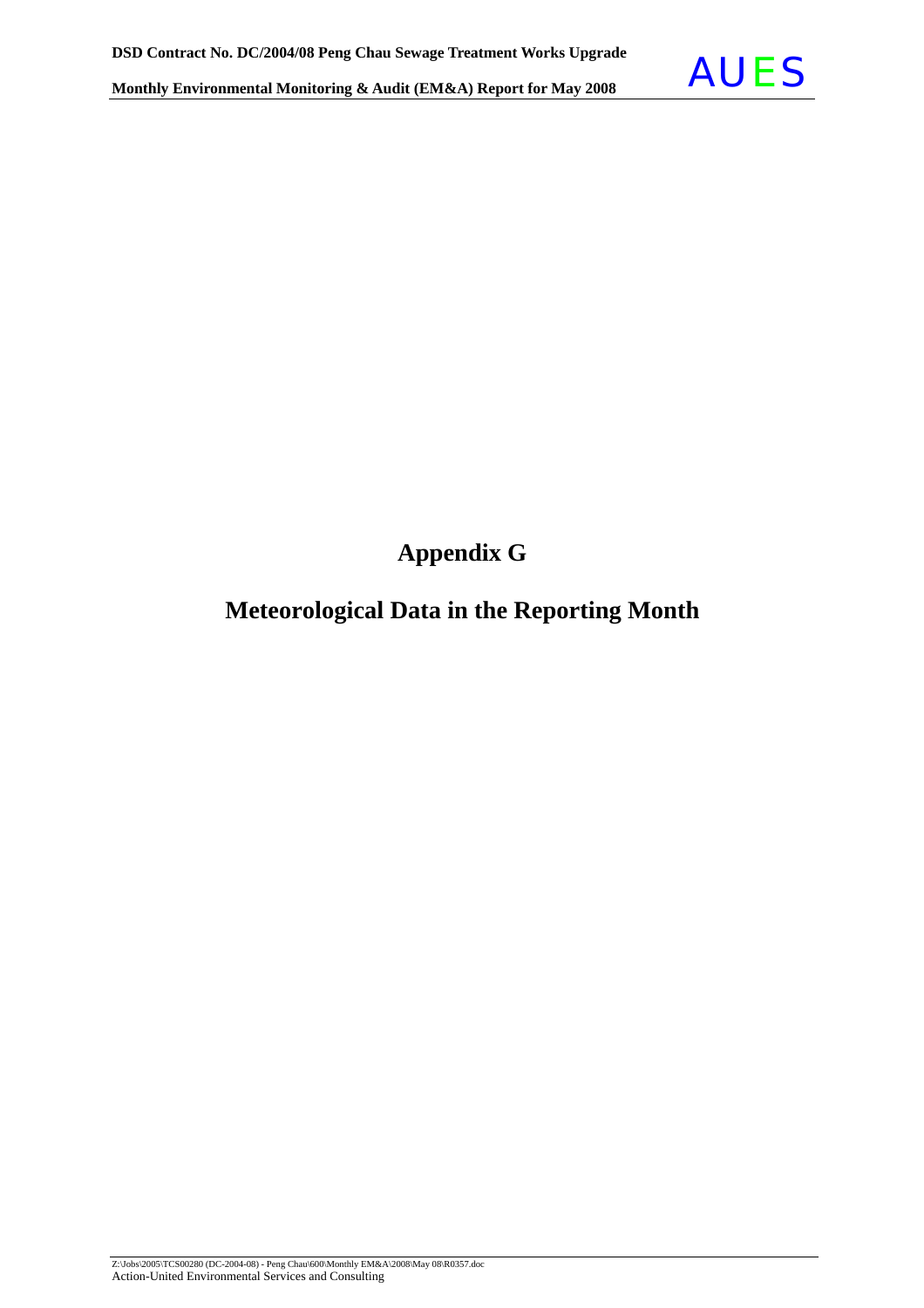

#### **Meteorological Data Extracted from HKO in the Reporting Month**

| <b>Date</b>                                                                                      |                                                      |                                                                                  | <b>Peng Chau Weather Station</b> |                                                   |                                |                                                   |                          |
|--------------------------------------------------------------------------------------------------|------------------------------------------------------|----------------------------------------------------------------------------------|----------------------------------|---------------------------------------------------|--------------------------------|---------------------------------------------------|--------------------------|
|                                                                                                  |                                                      | Weather                                                                          | <b>Total</b><br>Rainfall<br>(mm) | <b>Mean Air</b><br>Temperature<br>$({}^{\circ}C)$ | Wind<br><b>Speed</b><br>(km/h) | Mean<br><b>Relative</b><br><b>Humidity</b><br>(%) | Wind<br><b>Direction</b> |
| Thu<br>$1-May-08$                                                                                |                                                      |                                                                                  |                                  |                                                   | Holiday                        |                                                   |                          |
| 2-May-08                                                                                         | Fri                                                  | cloudy/a few showers/moderate                                                    | 7.1                              | 23.5                                              | 5.5                            | 90                                                | ${\bf S}$                |
| 3-May-08                                                                                         | Sat                                                  | misty/sunny intervals/moderate                                                   | 2.2                              | 25.2                                              | 16                             | 91                                                | $\overline{E}$           |
| $4-May-08$                                                                                       | Sun                                                  | cloudy/scattered showers/light<br>winds/moderate                                 | Trace                            | 26.3                                              | $\,8\,$                        | 86                                                | S/SE                     |
| 5-May-08                                                                                         | Mon                                                  | sunny intervals/light<br>winds/fresh/ scattered showers<br>/squally thunderstorm | 4.5                              | 24.4                                              | 4.5                            | 90                                                | S/SE                     |
| 6-May-08                                                                                         | Tue                                                  | cloudy/rain/moderate/fresh                                                       | 21                               | 21.5                                              | 31.5                           | 85.5                                              | E                        |
| 7-May-08                                                                                         | Wed                                                  | fine/mist/moderate                                                               | Trace                            | 24.3                                              | 26.7                           | 84.5                                              | ${\bf E}$                |
| 8-May-08                                                                                         | Thu                                                  | fine/hot/light winds                                                             | Trace                            | 26.9                                              | 10.5                           | 85.5                                              | E/SE                     |
| 9-May-08                                                                                         | Fri                                                  | cloudy/moderate/fresh/<br>scattered showers                                      | $\boldsymbol{0}$                 | 28.1                                              | 7                              | 87.5                                              | S/SE                     |
| 10-May-08                                                                                        | Sat                                                  | cloudy/showers/sunny<br>intervals/moderate/fresh                                 | 3.5                              | 22.6                                              | 15                             | 79                                                | N/NW                     |
| 11-May-08                                                                                        | Sun                                                  | cloudy/showers/moderate/fresh                                                    | Trace                            | 21.2                                              | 12                             | 71                                                | E/NE                     |
| 12-May-08                                                                                        | Mon                                                  |                                                                                  |                                  |                                                   | Holiday                        |                                                   |                          |
| 13-May-08                                                                                        | Tue                                                  | fine/very dry/moderate/fresh                                                     | Trace                            | 21.6                                              | 16.5                           | 62                                                | ${\bf E}$                |
| 14-May-08                                                                                        | Wed                                                  | fine/dry/moderate/fresh                                                          | $\boldsymbol{0}$                 | 24                                                | 18                             | 61                                                | $\overline{E}$           |
| 15-May-08                                                                                        | Thu                                                  | fine/dry/haze/hot/moderate                                                       | $\overline{0}$                   | $\overline{24.3}$                                 | 16.5                           | 68                                                | $\overline{E}$           |
| 16-May-08                                                                                        | Fri                                                  | fine/dry/haze/hot/moderate                                                       | $\overline{0}$                   | 24.3                                              | 9.5                            | 69.5                                              | S/SE                     |
| 17-May-08                                                                                        | Sat                                                  | cloudy/sunny<br>intervals/moderate                                               | $\boldsymbol{0}$                 | 24.2                                              | 10                             | 68                                                | S/SE                     |
| 18-May-08                                                                                        | cloudy/sunny<br>Sun<br>intervals/moderate            |                                                                                  | Trace                            | 25.7                                              | 6.5                            | 82                                                | ${\bf S}$                |
| 19-May-08                                                                                        | Mon                                                  | cloudy/rain/moderate                                                             | 20.1                             | 22.7                                              | 11.5                           | 94                                                | <b>NW</b>                |
| $20-May-08$                                                                                      | Tue                                                  | cloudy/overcast/<br>rain/fresh/strong                                            | 32.9                             | 20.6                                              | 19.5                           | 94                                                | E/NE                     |
| 21-May-08                                                                                        | Wed                                                  | cloudy/a few showers/moderate                                                    | Trace                            | 22.4                                              | 26.5                           | 92                                                | Е                        |
| 22-May-08                                                                                        | Thu                                                  | cloudy/rain/mist/moderate                                                        | 1.4                              | 24.5                                              | 20.5                           | 91                                                | $\overline{E}$           |
| 23-May-08                                                                                        | Fri                                                  | sunny periods/isolated<br>showers/moderate                                       | 0.3                              | 26.5                                              | 13.5                           | 85.5                                              | E                        |
| 24-May-08                                                                                        | Sat                                                  | hot/sunny periods/isolated<br>showers/moderate                                   | 0.4                              | 28.1                                              | 9                              | 86.5                                              | S/SE                     |
| 25-May-08                                                                                        | Sun                                                  | sunny periods/a few<br>showers/moderate/fresh                                    | 0.3                              | 27.1                                              | 14                             | 90.5                                              | S/SE                     |
| 26-May-08                                                                                        | sunny periods/a few<br>Mon<br>showers/moderate/fresh |                                                                                  | 9.9                              | 27.4                                              | 10                             | 88.5                                              | S/SE                     |
| 27-May-08                                                                                        | a few showers/sunny<br>Tue<br>periods/moderate/fresh |                                                                                  | Trace                            | 28.3                                              | 9                              | 88.5                                              | S                        |
| scattered showers/squally<br>thunderstorms/sunny<br>28-May-08<br>Wed<br>intervals/moderate/fresh |                                                      | 6.9                                                                              | 27                               | 15.5                                              | 88                             | S/SW                                              |                          |
| 29-May-08                                                                                        | Thu                                                  | cloudy/rain/squally<br>thunderstorms/moderate/fresh                              | 60.6                             | 25.9                                              | 9                              | 96.5                                              | S/SW                     |
| 30-May-08                                                                                        | Fri                                                  | cloudy/overcast/rain/squally<br>thunderstorms/moderate/fresh                     | 39                               | 26.6                                              | 9.5                            | 93.5                                              | $\mathbf S$              |
| cloudy/rain/<br>31-May-08<br>Sat<br>thunderstorms/moderate                                       |                                                      | 0.7                                                                              | 10.7                             | 95                                                | S/SE                           | 25.5                                              |                          |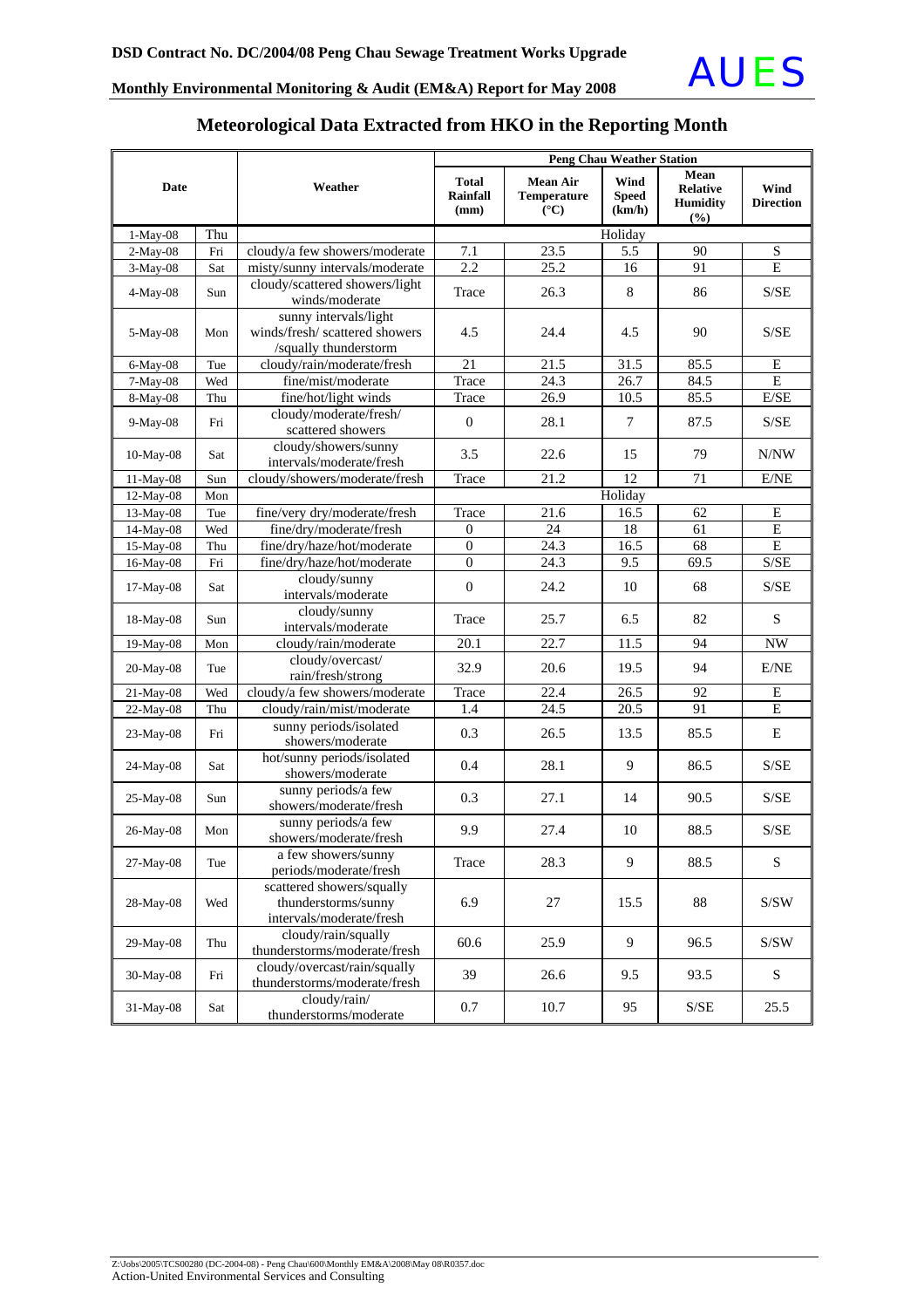

## **Appendix H**

### **Three-Month Rolling Program**